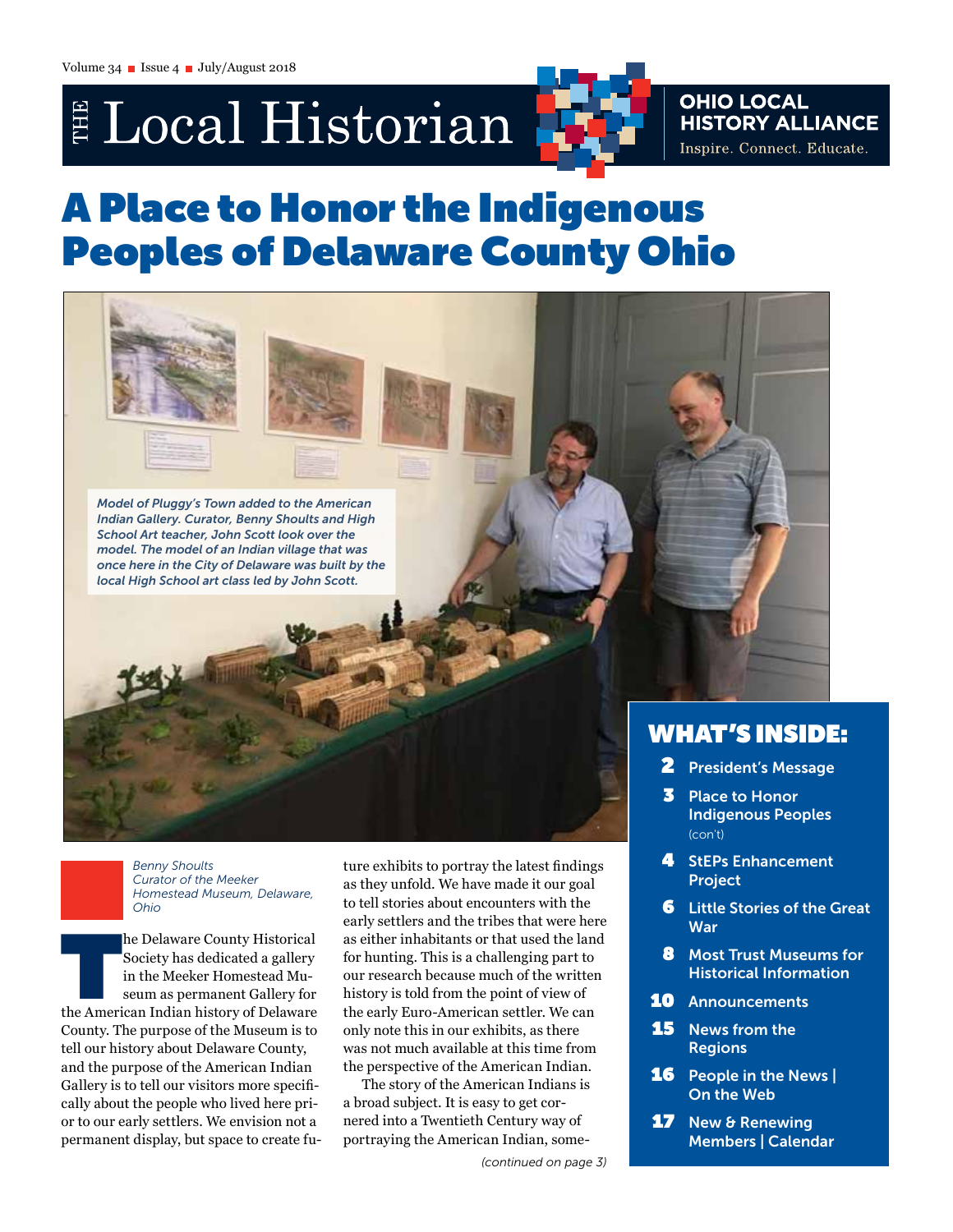# President's Message:

*At the June OLHA board meeting we welcomed several new region representatives to the board. Julie Mayle of the Rutherford B. Hayes Presidential Center is a new Region 2 Representative. In Region 6 Nina Thomas from the Local History Center/Anti-Saloon League Museum/Westerville Public Library, is a new representative. Region 10's new representative is Kyle Yoho of The Castle in Marietta. We are look-* *ing forward to energy and input Julie, Nina and Kyle will bring to our board.*

*While we welcome these three new region representatives we must say goodbye and thank you to three others. Mike Wilson's work schedule prevented him from running again. We thank Mike for his help with the Region 2 meetings. Leslie Blankenship (Region 6) goes off the board after coming on the board to fill in an unexpired term and then served two full terms. For several of those years Leslie served as cochair of the Education Committee, which means heading up the Annual Meeting, a tall task that Leslie filled admirably. Jim Geyer (Region 10) also came on as an ap-* *pointment and went on to serve two full terms. Jim served as co-chair of the Advocacy Committee for a couple of years.* 

*We also have a new trustee-at-large. Jack Blosser of Fort Ancient replaced Kate Smith who resigned. Kate served on the board as a region representative for several terms, as well as a trusteeat-large and will be missed, but we look forward to Jack's contributions to the board and OLHA as a whole.* 

#### **Todd McCormick**

President, Ohio Local History Alliance Curator/Director, Logan County Historical Society (937) 593-7557 *[tmccormick@loganhistory.org](mailto:tmccormick%40loganhistory.org?subject=)*

# 2018-2019 Board Members Ohio Local History Alliance

#### PRESIDENT

**Todd McCormick,** Curator/Director Logan County Historical Society, Bellefontaine (937) 593-7557 *[tmccormick@loganhistory.org](mailto:tmccormick%40loganhistory.org?subject=) [www.loganhistory.org](http://www.loganhistory.org)*

#### 1ST VICE PRESIDENT

**Wendy Zucal,** Executive Director Dennison Railroad Depot Museum, Dennison (740) 922-6776 *[director@dennisondepot.org](mailto:director%40dennisondepot.org?subject=) [dennisondepot.org](http://dennisondepot.org)*

#### 2ND VICE PRESIDENT

**Leann Rich,** Manager of Education & External Relations Mahoning Valley Historical Society Youngstown (330) 743-2589 *[lrich@mahoninghistory.org](mailto:lrich%40mahoninghistory.org?subject=) [www.mahoninghistory.org](https://mahoninghistory.org/)*

#### **SECRETARY**

**Ruth Brindle,** Co-Director Main Street Wilmington *[ruth.m.brindle@gmail.com](mailto:ruth.m.brindle%40gmail.com?subject=)*

#### **TREASURER**

**Kathleen Fernandez,** Historian and Museum Consultant, North Canton *[kathyfernandez@neo.rr.com](mailto:kathyfernandez%40neo.rr.com?subject=)*

#### TRUSTEES-AT-LARGE

**Jack Blosser**, Fort Ancient Earthworks and Nature Preserve, Oregonia (513) 932-4421 *[Jblosser@fortancient.org](mailto:Jblosser%40fortancient.org?subject=) [www.fortancient.org](http://www.fortancient.org/)*

**Gary Levitt,** Director Museum of Postal History, Delphos (419) 303-5482 *[mphdelphos@gmail.com](mailto:mphdelphos%40gmail.com?subject=) [www.postalhistorymuseum.org](http://www.postalhistorymuseum.org)*

**Timothy Daley,** Executive Director, Cuyahoga County Soldiers' and Sailors' Monument, Cleveland (216) 621-3710 *[tdaley@cuyahogacounty.us](mailto:tdaley%40cuyahogacounty.us?subject=) [www.soldiersandsailors.com](http://www.soldiersandsailors.com)*

#### IMMEDIATE PAST-PRESIDENT

**Beth Weinhardt,** Local History Coordinator Westerville Public Library, Westerville (614) 259-5028 *[bweinhar@westervillelibrary.org](mailto:bweinhar%40westervillelibrary.org?subject=) [westervillelibrary.org/local-history](http://westervillelibrary.org/local-history)*

#### EX-OFFICIO (EXECUTIVE SECRETARY)

**Dr. Betsy Hedler,** Partnerships Coordinator, Local History Services Ohio History Connection, Columbus (614) 297-2538 *[ehedler@ohiohistory.org](mailto:ehedler%40ohiohistory.org?subject=) [www.ohiohistory.org](http://www.ohiohistory.org)*

#### REGION 1

**Richard Witteborg**, Curator of Exhibits Andrew L. Tuttle Museum, Defiance (419) 784-1907 *[witteborg@hotmail.com](mailto:witteborg%40hotmail.com?subject=) [cityofdefiance.com/tuttle-museum/](http://cityofdefiance.com/tuttle-museum/)* **Pat Smith,** Director Allen County Museum & Historical Society, Lima (419) 222-9426

[psmith1@wcoil.com](mailto:psmith1%40wcoil.com?subject=) *[www.allencountymuseum.org](http://www.allencountymuseum.org/ACM2/Welcome.html)* 

#### REGION 2

**Gene Smith,** Curator of Museums Clyde Museum and McPherson House, Castalia *[historian2769@gmail.com](mailto:jmayle%40rbhayes.org?subject=)*

**Julie Mayle,** [Associate Curator of](mailto:jmayle%40rbhayes.org?subject=)  [Manuscripts—](mailto:jmayle%40rbhayes.org?subject=) [Rutherford B. Hayes Presidential Library &](mailto:jmayle%40rbhayes.org?subject=)  [Museums, Fremont](mailto:jmayle%40rbhayes.org?subject=) [419-332-2081](mailto:jmayle%40rbhayes.org?subject=) *[jmayle@rbhayes.org](mailto:jmayle%40rbhayes.org?subject=) [www.rbhayes.org](mailto:jmayle%40rbhayes.org?subject=)*

#### REGION 3

**Rebecca Urban** Peninsula Foundation, Peninsula (330) 657-2528 *[rurban@peninsulahistory.org](mailto:rurban%40peninsulahistory.org?subject=)* **Greg Palumbo,** Director Lakewood Historical Society, Lakewood (216) 221-7343 *[director@lakewoodhistory.org](mailto:director%40lakewoodhistory.org%0D?subject=)*

#### REGION 4

**Melissa Karman,** Director The Sutliff Museum, Warren (330) 395-6575 *[melissa.karman@sutliffmuseum.org](mailto:melissa.karman%40sutliffmuseum.org?subject=)  [www.sutliffmuseum.org](http://www.sutliffmuseum.org)*

**Lae'l Hughes-Watkins,** University Archivist Kent State University, Kent *[lhughesw@kent.edu](mailto:lhughesw%40kent.edu?subject=) [www.library.kent.edu/page/10300](http://www.library.kent.edu/page/10300
)*

#### REGION 5

**Christy Davis,** Registrar Pro Football Hall of Fame, Canton (330) 588-3616 *[Christy.Davis@ProFootballHOF.com](mailto:Christy.Davis%40ProFootballHOF.com?subject=)  [www.ProFootballHOF.com](http://www.ProFootballHOF.com)*

**Kelly Kuhn-Engstrom,** Director. Curator. Sugarcreek Information Center. Alpine Hills Museum, Sugarcreek (330) 852-4113 *[alpinehillsmuseum@yahoo.com](mailto:alpinehillsmuseum%40yahoo.com?subject=) [alpinehills.webstarts.com](http://alpinehills.webstarts.com)/*

#### REGION 6

**Leslie Wagner,** Historian The Dawes Arboretum, Newark 740-323-2355 x 1256 *[lmwagner@dawesarb.org](mailto:lmwagner%40dawesarb.org%0A?subject=) [dawesarb.org/](http://dawesarb.org/)*

**Nina Thomas,** Museum Specialist Anti-Saloon League Museum/Westerville Public Library, Westerville (614) 259-5027 *[nthomas@westervillelibrary.org](mailto:nthomas@westervillelibrary.org) [www.westervillelibrary.org/AntiSaloon/](http://www.westervillelibrary.org/AntiSaloon/)*

#### REGION 7

**Melissa Shaw,** Curator, Collections Management Division National Museum of the United States Air Force, Wright-Patterson AFB (937) 255-8839 *[melissa.shaw@us.af.mil](mailto:melissa.shaw%40us.af.mil?subject=) [www.nationalmuseum.af.mil/](http://www.nationalmuseum.af.mil/)*

**Natalie Fritz,** Curator of Library and Archives Clark County Historical Society, Springfield 937-324-0657; x234 *[nataliemfritz3@gmail.com](mailto:nataliemfritz3%40gmail.com?subject=)*

#### REGION 8

**Ed Creighton** Friends of White Water Shaker Village, Hamilton (513) 756-1515 *[ercmorgans@juno.com](mailto:ercmorgans%40juno.com?subject=)*

**Terrie Puckett** Grailville, Loveland (513) 683-2340 *[tpuckett@grailville.org](mailto:tpuckett%40grailville.org?subject=) [www.grailville.org](http://www.grailville.org)/*

#### REGION 9

**Jessica Cyders,** Curator Southeast Ohio History Center, Athens (740) 592-2280 *[jessica@athenshistory.org](mailto:jessica%40athenshistory.org?subject=)  [athenshistory.org](http://athenshistory.org)* **Megan Malone,** Director

Lillian E. Jones Museum, Jackson (740) 286-2556 *[director@jonesmuseum.com](mailto:director%40jonesmuseum.com?subject=) [www.jonesmuseum.com](http://www.jonesmuseum.com)*

#### REGION 10

**Judy Robinson,** Trustee Noble County Historical Society Caldwell (740) 732-2654 *[jackie.l.robinson@frontier.com](mailto:jackie.l.robinson%40frontier.com?subject=) [www.rootsweb.ancestry.com/~ohnoble/](http://www.rootsweb.ancestry.com/~ohnoble/histsoc.htm) [histsoc.htm](http://www.rootsweb.ancestry.com/~ohnoble/histsoc.htm)* 

**Kyle Yoho,** Education Director The Castle Historic House Museum, Marietta 740-373-4180 *[kyle@mariettacastle.org](mailto:kyle@mariettacastle.org) [www.mariettacastle.org](http://www.mariettacastle.org)*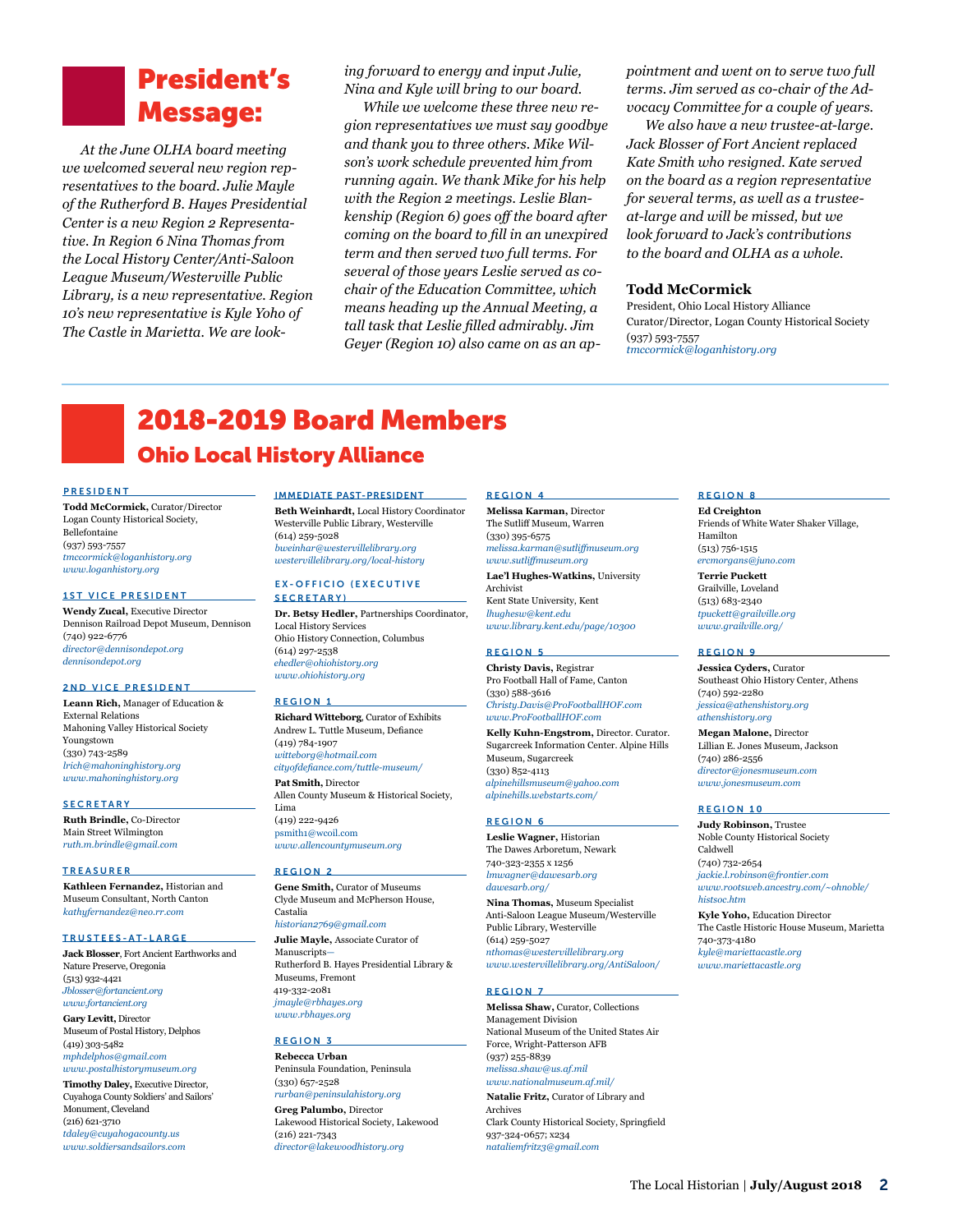thing that we do not believe is always respectful. To properly portray the early history of an area, in our case Delaware County, the research should include not only the history of the American Indian, but of their ancestral beginnings going back thousands of years. I have begun to use the term, "Indigenous Peoples", along with the term American Indian. The American Indian is the common classification of the tribes that inhabited the lands when the Colonial Americans came to the Ohio Lands. The Indigenous Peoples are those cultures, communities, and people who were here before colonial societies came to the North American continent. There are some archeologists who believe that the ancient peoples, like Hopewell, Cole and Adena, were the ancestors of the tribes of American Indians who were still here when our county founders came to central Ohio. This is still not proven, but it seems likely.

So how did we begin? We are fortunate to have had a fair number of American Indian artifacts donated during the early foundation of our historical society. Cataloguing and researching these objects with the help of researchers, both academic and hobbyists, have taken place. We had and continue to have the help of the Ohio History Connection in order to better understand our county's part in the early American Indian history.

Our interest of presenting a local view of history is the main goal. We know that The Ohio History Connection's museum covers the overall history of Ohio, but our focus is on telling the story at the local level.

Our physical displays, whether it be graphics on the wall or artifacts displayed in cases, are labeled with visitor friendly descriptions. We title the object or graphic on the labels. If it is an object, we give a brief description of what it is and for what it was used, giving a date when it was made or used. If it is a graphic, we provide the source and the date of the information. In our displays, we have catalogued and labeled many American Indian points and other tools.

In the center of the room, we designed a lighted kiosk in the center of the display cases. Descriptions of the various tribes present when the Colonial Americans arrived are on the kiosk. Our budget is limited for the purchases of new display equipment, which means we must be resourceful. The display cabinets for the American Indian gallery were donated by a local merchant and required little work to make them display ready. I used a material known as foam core covered with inexpensive muslin cloth for the case pads upon which to lay the artifacts.

To create interesting displays on a budget, we must do it as inexpensively as possible while making them look professional. I have found that you can get ideas by observing other sites that have larger budgets. Graphics, which include written descriptive text and illustrations, are all done by myself and by a sub-contracted artist. We have a local university that can print our larger graphics at a reasonable cost by simply giving them a flash drive or by sending our files to their site. Mounting services to mount those graphics are done by a local framer, mainly at cost. It is important to note to list the source of the information on your graphics. It's always best to review "Fair Use" in anything you use in composing your graphics.

We also have illustrations done by a local artist on one wall that depict various scenes about the American Indians and



*Display case American Indian Gallery – Meeker Homestead Museum, Delaware, Ohio, 2018.* 



*Points displayed in display cases in the American Indian Gallery, Meeker Homestead Museum, Delaware, Ohio, 2018.*

encounters with the settlers. The stories are just below the pictures. Summer of 2018, we will have a model of a local Seneca village as researched and built by a local group of high school students. This partnership allows the community to be involved, thereby bringing more attention and visitors to our sites.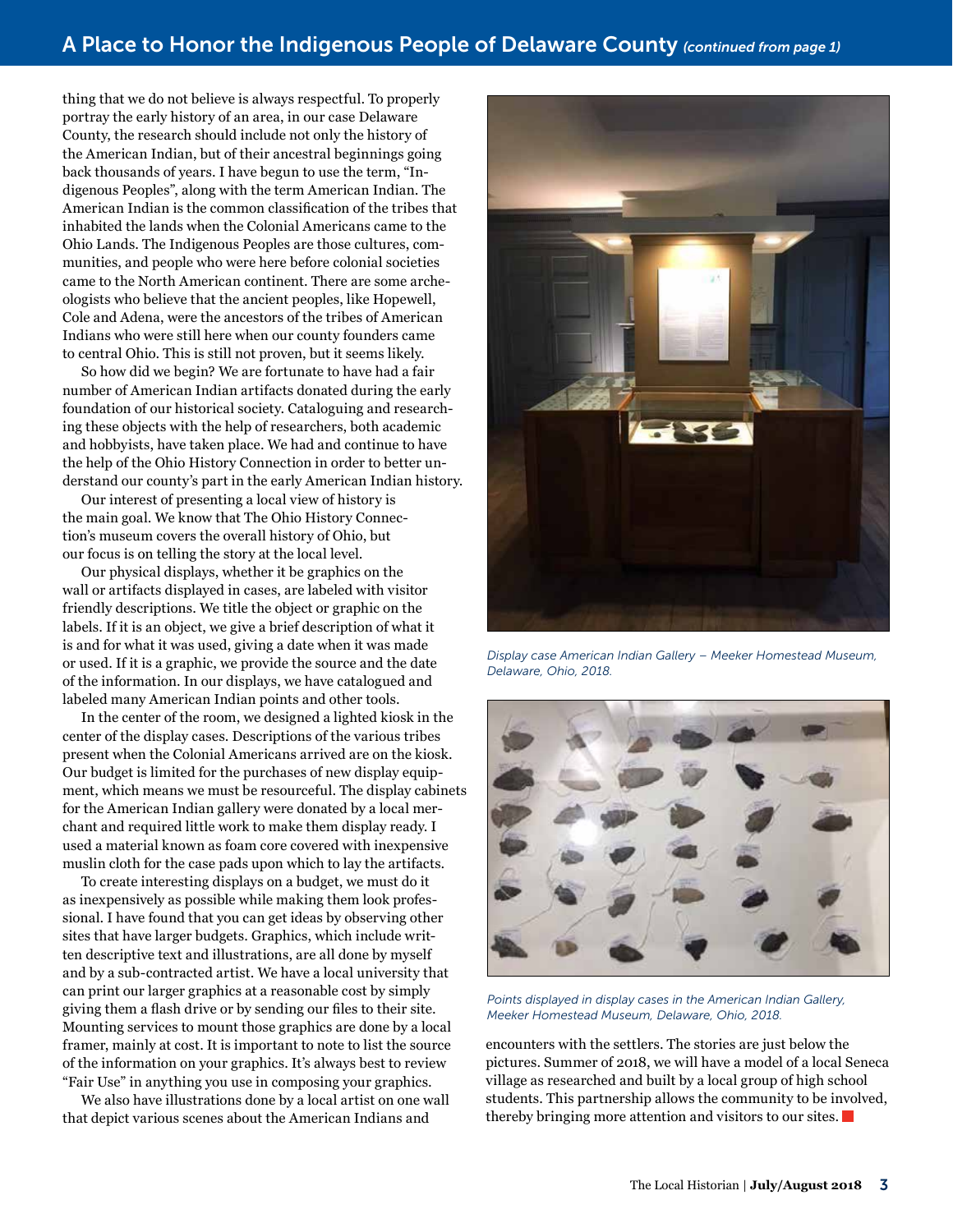# StEPs Enhancement Project and **What You Need to Know**

*by Sara Fisher, AmeriCorps/Ohio History Service Corps Member*

n October 2017, the American Association for State and Local Hist<br>(AASLH) put the call out for volunteers to participate in the StEP<br>Enhancement Project. This initiative n October 2017, the American Association for State and Local History (AASLH) put the call out for volunteers to participate in the StEPs is aimed at reviewing and updating the Standards and Excellence Program – or StEPs – in preparation for its 10th Anniversary in 2019/2020. A lot has happened since the development of the current workbook, the pilot program, and the official launch in 2009. Just over 32 volunteers from across the local history, museums and archives, and humanities fields are working on each of the sections to reflect the advancements in technology and understanding of the community we seek to serve.

For those who are unfamiliar with StEPs, this is a self-paced self-assessment meant to familiarize small to medium sized history organizations of field standards. The workbook is divided into 6 sections: Mission/Vision/Governance, Audience, Interpretation, Stewardship of Collections, Stewardship of Historic Structures & Landscapes, and Management. Each section has a series of standards, self-assessment questions, and performance indicators. Across the country there are approximately 1,000 organizations enrolled in StEPs, and of those organizations 15 Ohio organizations have earned certificates. You may be interested to know that Ohio played an integral part in the creation of the workbook sections and in the pilot phase. These organizations included: the Oberlin Heritage Center, Stan Hywet Hall and Gardens, the Ohio History Connection, Canfield Historical Society, Clinton County Historical Society, National Cambridge Glass Museum, North Canton Historical Society, and the Sandusky Library/ Follett House Museum. With the number of Ohio organizations



*Trenda Byrd (left) and Sarah Zenaida Gould (right), members of the Inclusion, Diversity, Equity, and Access team.*



*Emily Jacobs (left) and Nicholas Hoffman (right), members of the Impact, Relevance, and Engagement team.*

*(continued on page 5)*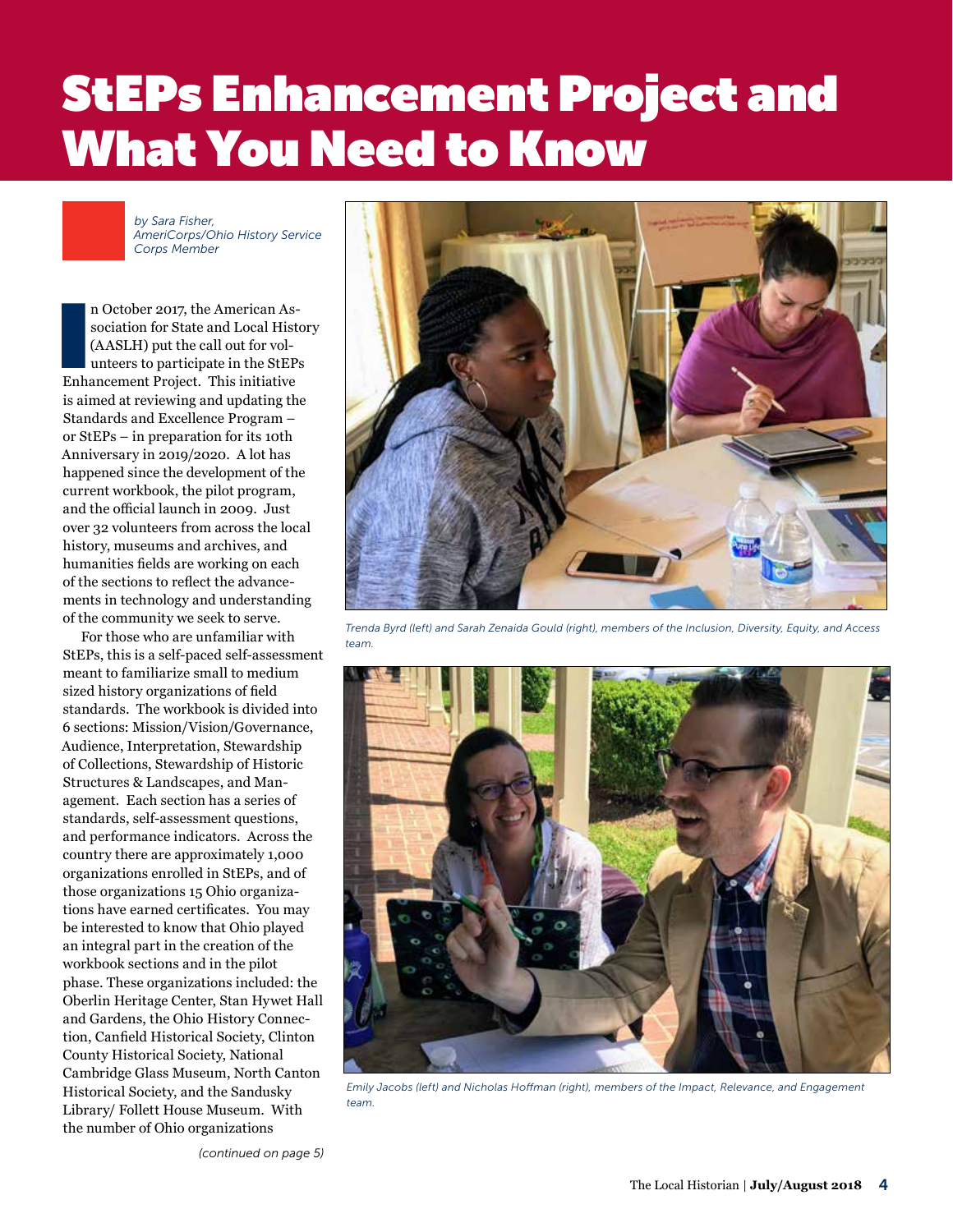enrolled in StEPs, surpassing just the 15 who earned certificates, it is important to understand what the Enhancement Project means for those recently enrolled, who earned certificates, or those who are interested in enrolling in the program.

### What Does the StEPs Enhancement Aim to Do?

After gathering information through member surveys and questionnaires of organizations enrolled in the current program, AASLH determined a set of seven areas that are of interest and concern to the history community.

- *Digital Collections*
- *Finance, Fraud, and Transparency*
- *Fundraising*
- *Environmental Sustainability*
- *Creativity & Experimentation*
- *Diversity, Inclusion, Equity, and Accessibility*
- *Impact, Relevance, and Engagement*

These topics form the basis for six teams who are made up of volunteers who are experts in their respective field. Andy Verhoff and I are two volunteers representing Ohio organizations in the process. Understandably, Andy is working on the Fundraising team, and I serve as the Co-Team Leader for the Impact, Relevance, and Engagement team. But what do all of these topics mean? Each team is tasked with reviewing each section

*Justina Barrett (right) and Donald Zuris (left), members of the Inclusion, Diversity, Equity, and Access team. All photos courtesy of AASLH.*

and assessing how effectively it addresses each topic. For some teams, it could mean developing new content to weave into preexisting standards and self-assessment questions. For others, it could mean just revising and updating some of the formatting and wording. The Impact, Relevance, and Engagement Team is looking at how each section maximizes and deploys institutional assets to engage people of all ages, backgrounds, and interests to encourage and inspire further education, interest, and engagement with history; provides context and facilitates connections between the past and the present by inspiring learners to examine, engage, and contribute to better understand their world through a historical lens; work collaboratively within the organization and communities to develop, maintain, and make accessible collections and programs, and foster an institutional culture that reflects the diversity of the people we serve.

### How Will the Project Affect You?

Since the project strives for sustainability and continuity, AASLH has asked the Enhancement Project teams to have their final edits of the current workbook done by the AASLH Annual Meeting – so by late September-early October 2018. The workbook will then be proofread and the recommended additions or changes will be distributed to organizations currently enrolled in the program. If an organization earned certificates, or is in the process of completing a level in a section, this will not affect your progress or past certificates earned.

But remember, the StEPs workbook is meant to be a capacity building tool, and ideally should be revisited as your organization matures. There will be a 12-18 month period when there will be two versions of the workbook in use, with the goal of having a complete switch over to the second edition being in 2020.

Stay tuned for more information since the teams are hard at work editing, developing content, and collaborating to ensure this essential tool for small to medium sized history organizations best serve the community.

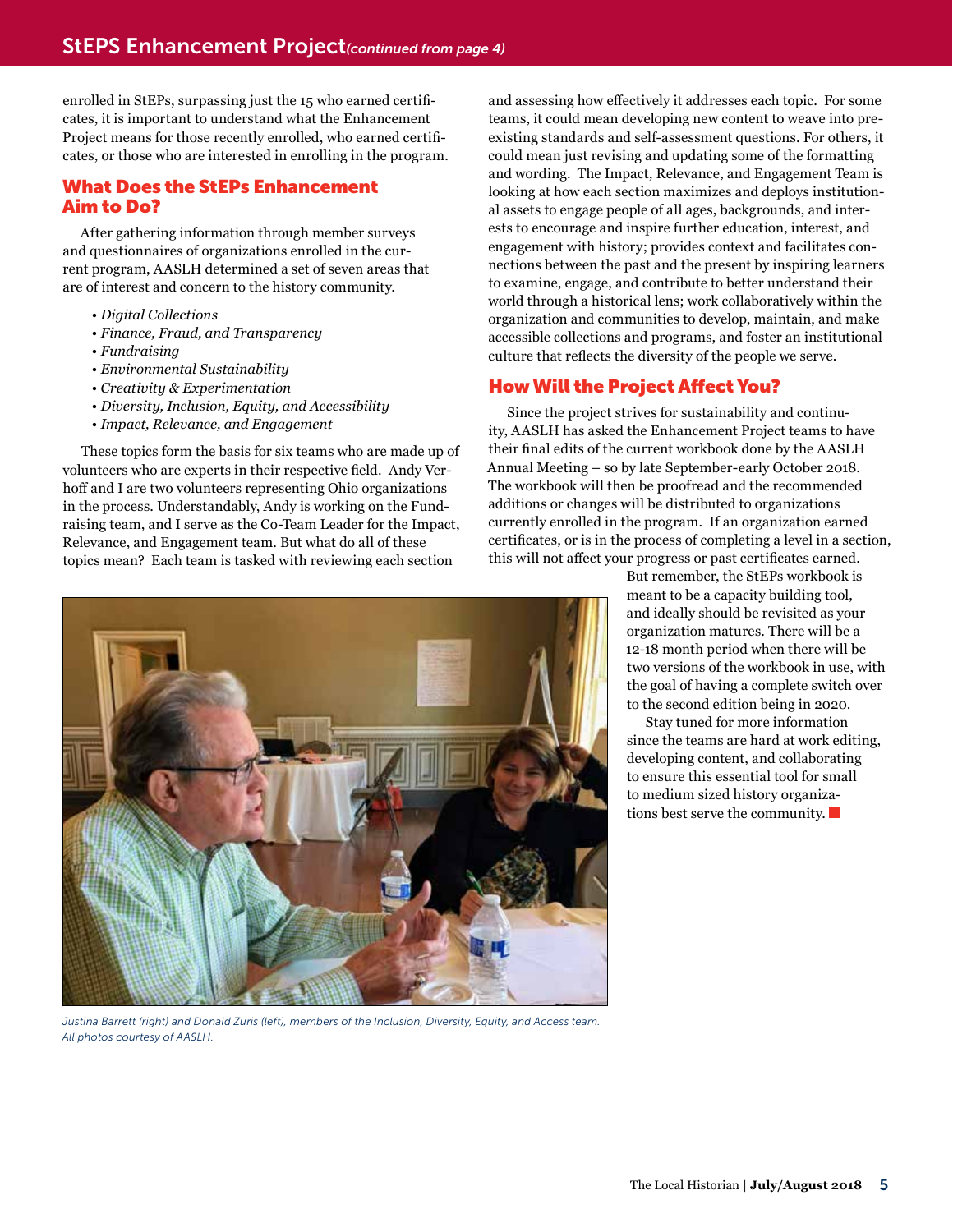# Little Stories of the Great War: **Ohioans in World War I**

*by Kristen Newby, Project Coordinator, Ohio History Connection*

Ohio has participated in<br>
every major United States<br>
conflict to date, World War<br>
I being no exception. Ohio<br>
contributed to the war effort in every way every major United States conflict to date, World War I being no exception. Ohio imaginable, from supplying soldiers and training them at Camp Sherman in Ross County, to manufacturing equipment and machinery at factories across the state, to Ohio women volunteering and stepping into the workforce, to families growing produce in "victory" gardens. Ohioans played an invaluable role in the Great War, and their experiences and sacrifices were shared by nearly all Americans.

As part of its effort to commemorate the World War I Centennial, the [Ohio](https://www.ohiohistory.org/)  [History Connection \(OHC\)](https://www.ohiohistory.org/) is making World War I collections at Ohio institutions more accessible to teachers, students, and researchers through the *Little Stories of the Great War: Ohioans in World War I* project. *Little Stories of the Great War* builds upon the work of a previous planning grant funded by the National Endowment for the Humanities (NEH) through which project staff identified World War I collections at Ohio institutions and compiled them in an online [WWI union bibliography.](http://www.ohiohistoryhost.org/wwibib/) During the current two-year implementation phase of the project, again funded by NEH, project staff are digitizing World War I collections from OHC's own holdings, as well as fourteen cultural heritage institutions across Ohio.

All digitized content is available in the [World War I in Ohio Collection](http://www.ohiomemory.org/cdm/landingpage/collection/p16007coll51) on [Ohio](http://ohiomemory.org/)  [Memory,](http://ohiomemory.org/) the statewide digital repository for primary source material documenting Ohio's past. Collections selected for this project work together to tell the story of Ohio's role in the Great War, both on the home front and overseas, and include photographic materials; posters and cartoons; letters, postcards and other correspondence; diaries and scrapbooks; military uniforms and accoutrements;



'If I Fail' Red Cross poster: Illustrated by Arthur G. McCoy in 1918, [this poster](http://www.ohiomemory.org/cdm/ref/collection/p16007coll51/id/638) encourages women to enroll *as Red Cross nurses. Via Ohio Memory.*

and various military and organizational records. Users can learn about Camp Sherman by viewing regimental portraits or photographs showing various aspects of camp life, or by reading letters written by soldiers who trained there. [Photographs](http://www.ohiomemory.org/cdm/search/collection/p16007coll51/searchterm/Military life!Military training!Black-and-white photographs/field/subjec!subjec!format/mode/all!all!all/conn/or!and!and/display/200/order/nosort/ad/asc), [lantern slides](http://www.ohiomemory.org/cdm/search/collection/p16007coll51/searchterm/World War I Training Slides/field/collec/mode/all/conn/and/order/nosort), and [stereographs](http://www.ohiomemory.org/cdm/search/collection/p16007coll51/searchterm/stereograph/order/nosort) show soldiers during gas, rifle, artillery, and trench construction training exercises. Wartime sentiments on the American home front are well documented by [advertisements and](http://www.ohiomemory.org/cdm/search/collection/p16007coll51/searchterm/poster/field/all/mode/all/conn/and/display/200/order/nosort/ad/asc)  [posters](http://www.ohiomemory.org/cdm/search/collection/p16007coll51/searchterm/poster/field/all/mode/all/conn/and/display/200/order/nosort/ad/asc) encouraging Americans to ration food, purchase war bonds, and enlist in the Armed Forces. Recent additions and highlights include [pamphlets](http://www.ohiomemory.org/cdm/search/collection/p16007coll51/searchterm/mac-a-cheek/order/nosort) published by the National Woman's Liberty Loan Committee from the Mac-A-Cheek Foundation; [Union County Local Draft](http://www.ohiomemory.org/cdm/search/collection/p16007coll51/searchterm/local draft board records/order/nosort)  [Board records](http://www.ohiomemory.org/cdm/search/collection/p16007coll51/searchterm/local draft board records/order/nosort) and a [series of corre](http://www.ohiomemory.org/cdm/search/collection/p16007coll51/searchterm/charles beecher/order/nosort)[spondence](http://www.ohiomemory.org/cdm/search/collection/p16007coll51/searchterm/charles beecher/order/nosort) documenting a war widow's attempts to receive her deceased husband's war risk insurance benefits from Union County Historical Society; and a collection of *[American Issue](http://www.ohiomemory.org/cdm/search/collection/p16007coll51/searchterm/anti-saloon league museum!cartoon/field/all!all/mode/all!all/conn/and!and/order/nosort/ad/asc)* cartoons using anti-German sentiment as leverage to push for wartime prohibition.

*(continued on page 7)* In addition to digitization, project staff are creating educator resources so that K-12 teachers can more effectively utilize the digital collection in the classroom. Lesson plans, resource guides, and web-based classroom activities are freely available on the ['For Teachers'](http://www.ohiohistoryhost.org/ohiomemory/resources/for-teachers)  [page](http://www.ohiohistoryhost.org/ohiomemory/resources/for-teachers) on Ohio Memory. Users can also connect directly with Ohioans' World War I stories by transcribing handwritten documents on our newly-developed transcription tool at [transcribe.ohiohis](http://transcribe.ohiohistory.org/)[tory.org](http://transcribe.ohiohistory.org/)! By transcribing letters, diaries, and more, you will help to reveal stories of Ohioans during World War I, making these first-hand accounts more accessible and easily discoverable. Completed transcriptions are added to that item's record on Ohio Memory, making the original document full-text searchable. Transcription is a unique opportunity to make a personal connection with those who served, and experience a soldier or nurse's journey through enlistment, training, deployment, and service abroad. A diverse range of experiences are represented in the materials available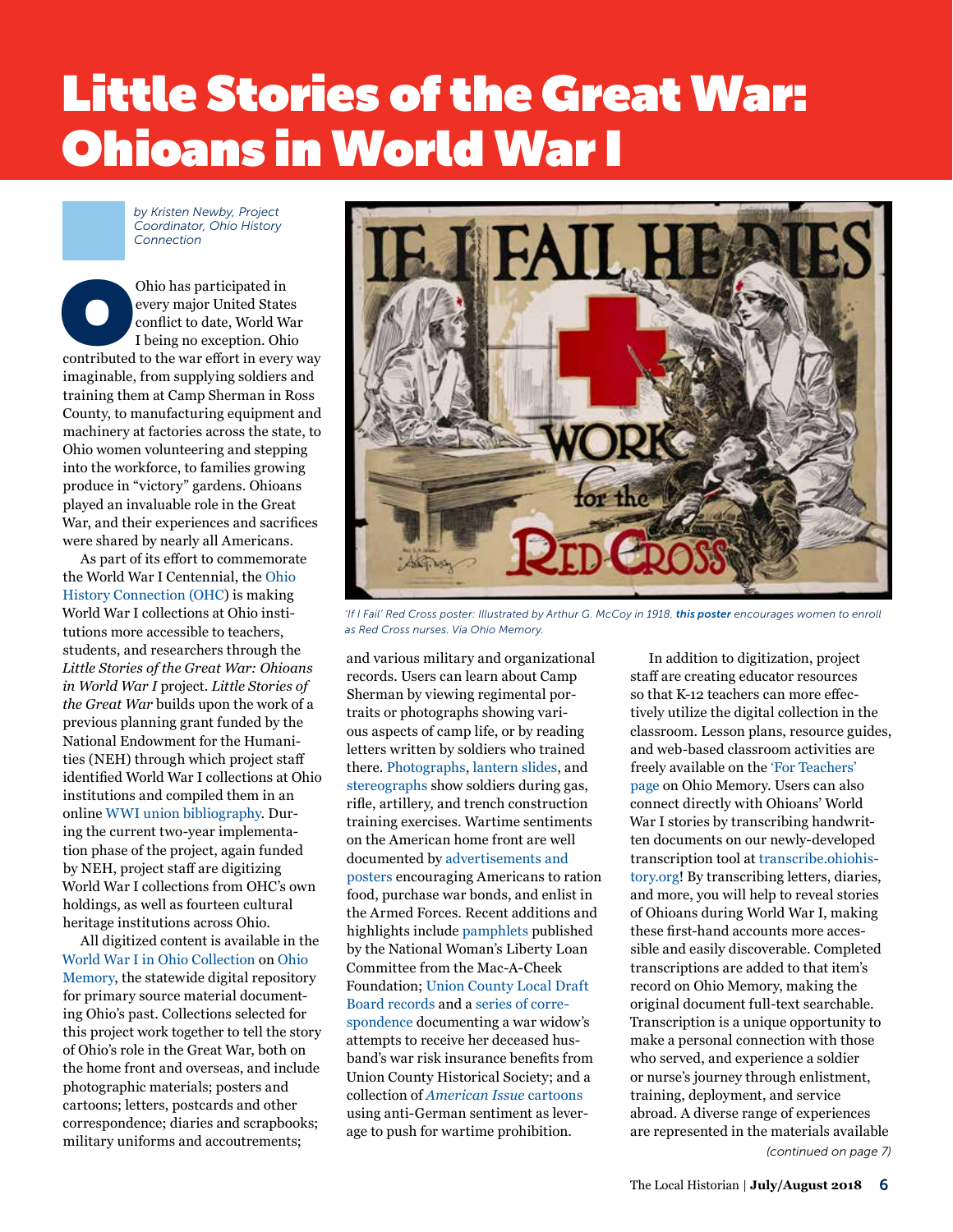through the transcription tool, including the diaries of Red Cross nurse [Mary](http://www.ohiomemory.org/cdm/ref/collection/p16007coll51/id/3479)  [E. Gladwin](http://www.ohiomemory.org/cdm/ref/collection/p16007coll51/id/3479), military chaplain [Cecil](http://www.ohiomemory.org/cdm/ref/collection/p16007coll51/id/977)  [Smith](http://www.ohiomemory.org/cdm/ref/collection/p16007coll51/id/977), and 166th Infantry Band clarinet player [Burt J. Moffett](http://www.ohiomemory.org/cdm/ref/collection/p16007coll51/id/6032). Learn about the World War I service of the [descen](http://www.ohiomemory.org/cdm/search/collection/p16007coll51/searchterm/rutherford B. Hayes/field/contri/mode/all/conn/and/order/nosort)[dants of President Rutherford B. Hayes](http://www.ohiomemory.org/cdm/search/collection/p16007coll51/searchterm/rutherford B. Hayes/field/contri/mode/all/conn/and/order/nosort), including Colonel Webb C. Hayes (son), Lieutenant Webb C. Hayes II (grandson), and Dalton Smith Hayes (grandson).

Over the next year, visit Ohio Memory to view new collections as we continue to connect local communities with their World War I history! If you have questions, please contact project staff at [ohiomemory@ohiohistory.org](mailto:ohiomemory@ohiohistory.org). For more information on statewide commemorative events, such as the [Ohio](https://www.worldwar1centennial.org/index.php/ohio-in-ww1-articles/4270-introducing-the-ohio-poppy-project.html)  [Poppy Project](https://www.worldwar1centennial.org/index.php/ohio-in-ww1-articles/4270-introducing-the-ohio-poppy-project.html), please visit the [Ohio](https://www.worldwar1centennial.org/index.php/ohio-in-ww1-home-page.html)  [in World War I Centennial Commis](https://www.worldwar1centennial.org/index.php/ohio-in-ww1-home-page.html)[sion website,](https://www.worldwar1centennial.org/index.php/ohio-in-ww1-home-page.html) or contact Amy Rohmiller at [arohmiller@ohiohistory.org.](mailto:arohmiller@ohiohistory.org)



*Grenade training lantern slide: Soldiers received a variety of weapons and artillery training, including [how](http://www.ohiomemory.org/cdm/ref/collection/p16007coll51/id/3980)  [to throw grenades.](http://www.ohiomemory.org/cdm/ref/collection/p16007coll51/id/3980) The World War I Training Slides Collection captures training practices at American military camps. Via Ohio Memory.*



*Transcription tool screenshot: Transcribing [this letter](http://www.ohiomemory.org/cdm/ref/collection/p16007coll51/id/2519) from Harlan W. Johnson, member of the 168th Aero Squadron, to his mother, in which he describes the skills required to become an aero-observer.*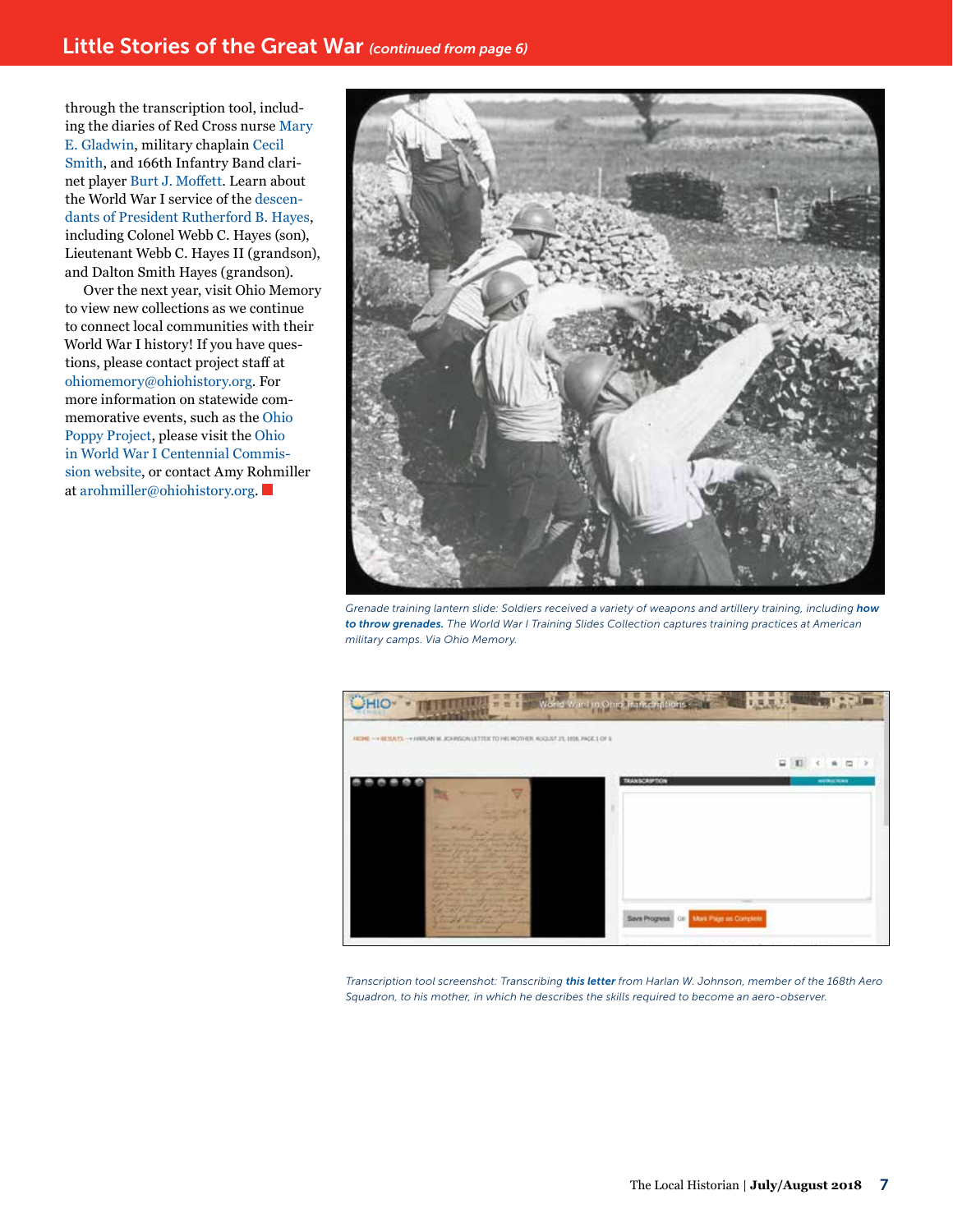# Most Trust Museums as Sources of **Historical Information**

*by John Dichtl, President and CEO of the American Association for State and Local History. Originally published by AASLH on February 20, 2018.*

Wenty years ago, we learned<br>
from Rosenzweig and Theler<br> *The Presence of the Past:*<br> *Popular Uses of History in*<br> *American Life* that history museums from Rosenzweig and Thelen's *The Presence of the Past: Popular Uses of History in*  were the most trusted source of history, outperforming history professors, history teachers, and even history books. Despite its methodological richness, what most of us recall from *The Presence of the Past* is that 80% of respondents thought museums were at the high end of a scale of trustworthiness, whereas the numbers for other sources were lower: grandparents, 69%; eyewitnesses to history, 64%; college history professors, 54%; high school history teachers, 36%; nonfiction books, 32%; and movies and television, 11%.

In a small way, we have revisited at least part of that question of trustworthiness, and this time included the Internet. In an AASLH 2018 broader population sampling, conducted by Wilkening Consulting, we asked 1,000 people about the trustworthiness of four history sources, and a generic "museums. "We found that 81% of respondents ranked history museums and historic sites as "absolutely" or "somewhat" trustworthy making them more trustworthy than history textbooks and nonfiction, high school history teachers, and the internet as sources of history information.

The stability of this trust is encouraging, as that kernel from Rosenzweig and Thelen was a line I heard repeated at lots of conferences since the 1990s, and probably wielded myself at other gatherings. Assurance of being trusted was an idea that buoyed the public history community through some tough times: the culture wars of the 1990s and the rise and fall of postmodernism, when some on the right attacked the academy and some humanities scholars eroded history's claim to objectivity and truth. Soul searching about the true role of muse-



ums and historic sites and the question of whether there were too many small museums. The economic collapse of 2008-2009. And the relentless rise of the Internet in our lives, offering new ways to access and share historical information, new ways to unite and divide people using historical interpretation, and new ways to educate as well as to deceive.

Likewise, it is good news that museums continue to be ranked as more trustworthy than the Internet, a component missing from *The Presence of the Past* that in some ways dated the study within a few years of publication. The AASLH study conducted online this month posed questions to 1,000 people. The table below summarizes the results: 81% of respondents declared history museums and historic sites trustworthy, and the same percentage responded as such for "museums," whether or not they were history related. For history textbooks and nonfiction, it was 74%; high school history teachers, 65%; and for the "Internet (for history information)," it was 64%. While these rankings are not directly comparable to the *The Presence of the Pas*t—"the Internet" was not

an option to be selected on that survey conducted in the mid-1990s, and our survey methods differed significantly they at least suggest that the trustworthiness of museums persists today.

While AASLH continues to seek funding for more comprehensive and ambitious research projects about perceptions of history and the state of the field, for now I'll take the very good news that 81% of Americans still trust what they hear and see from history museums. In an age when truth, trust, news, and facts are challenged and counterchallenged by the minute, could we hope for more? Could the results be better than this?

It turns out that two other recent studies, released by the American Alliance of Museums (AAM), offer even more celebrate. AAM's and Wilkening Consulting's [Museums and Public](https://www.aam-us.org/2018/01/20/museums-and-public-opinion/)  [Opinion](https://www.aam-us.org/2018/01/20/museums-and-public-opinion/) states that 97% of Americans believe museums are educational assets for their communities; 89% believe that museums contribute important economic benefits to their community; and 96% would think positively of their elected officials taking legislative action

*(continued on page 9)*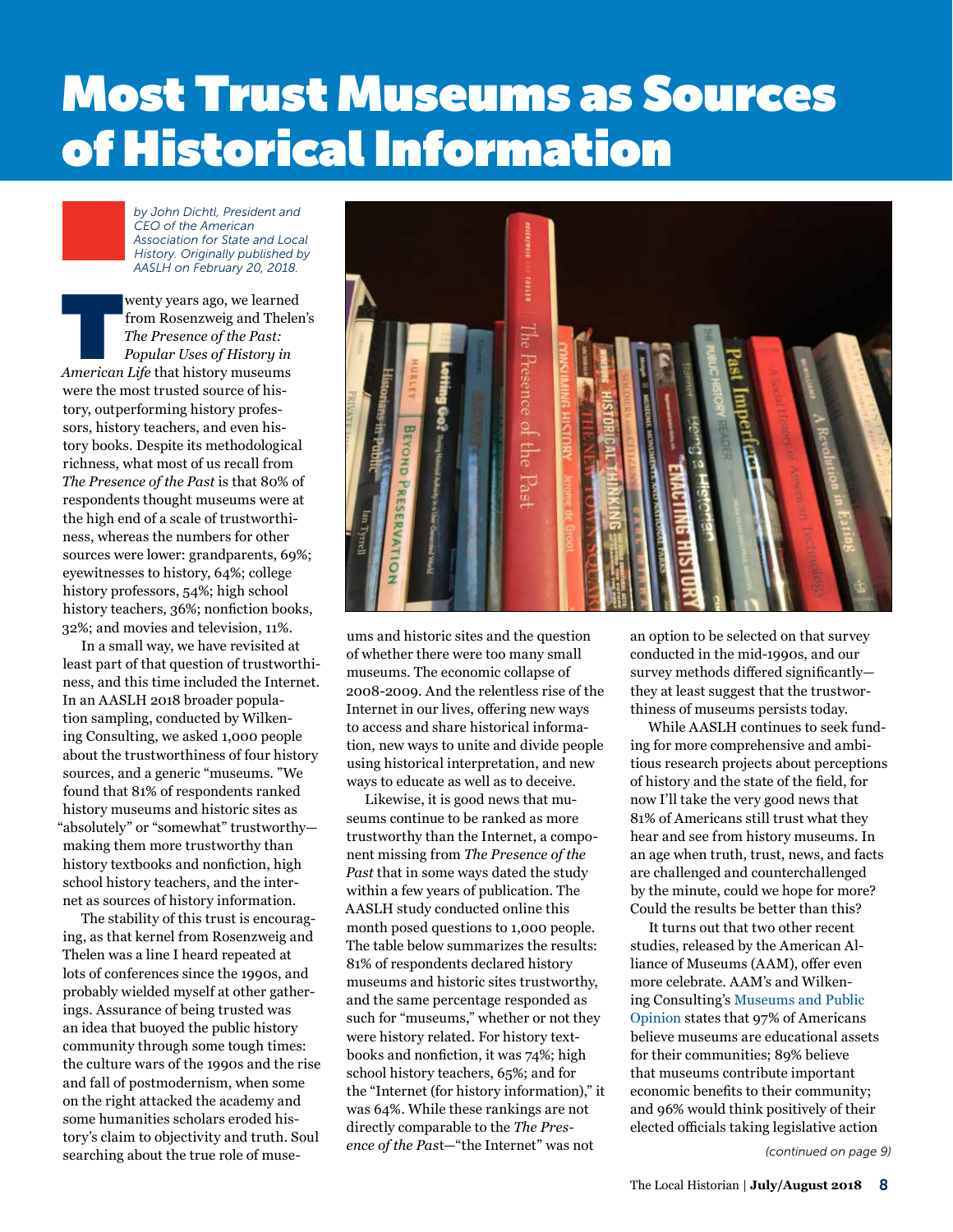

to support museums. These are tremendously useful statistics for each of us to use when we talk with our boards, local funders, taxpayers, and political leaders. I know all of us planning to be at [Museums Advocacy Day](http://blogs.aaslh.org/join-aaslh-at-museums-advocacy-day-2018/) in Washington, D.C. later this month will be reminding Members of Congress that a 96% favorability rating means museums are an issue with no downside.

How can they resist? Especially after we tell them about AAM's other study, [Museums as Economic Engines](https://www.aam-us.org/2018/01/19/museums-as-economic-engines/), which, among many other findings, shows that museums directly

employ more than double the number of people as does the professional sports industry. Our institutions give a big boost to local and national economies: "for every \$100 of economic activity created by museums, an additional \$220 is created in other sectors of the U.S. economy as a result of supply chain and employee expenditure impacts." Job creators, engines of the economy, and highly trusted by constituents—history museums should be the envy of Senators and Representatives!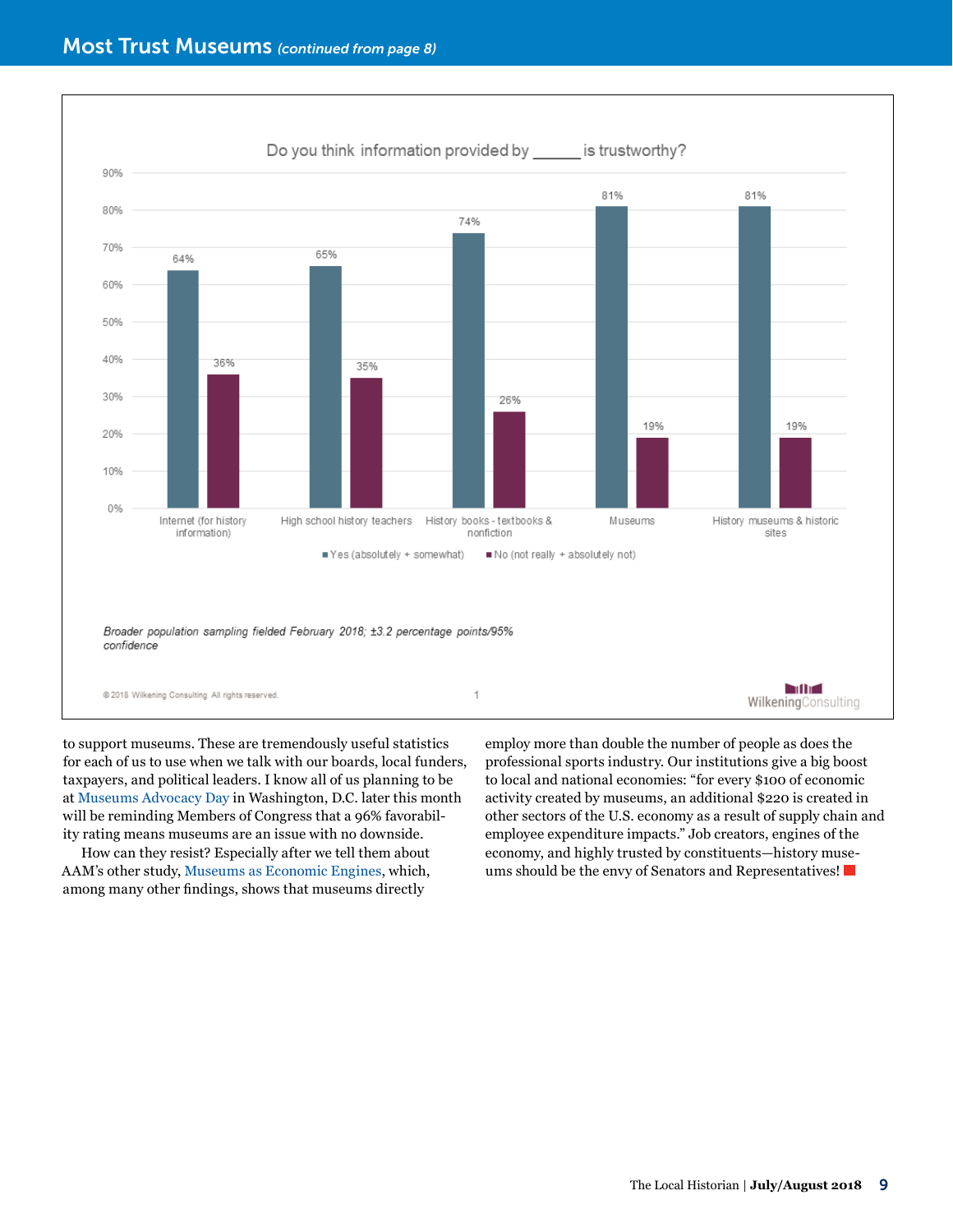## ANNOUNCEMENTS

# Check out the Ohio Museums Association Twitter Chats!

Twitter chats allow you to interact with your colleagues across the state, nation, and world without leaving your computer! Just go to Twitter and search for the relevant hashtag. The Ohio Museums Association hosts a monthly Twitter chat, using the hashtag #OHMuseumChat.

Save the dates for the July and August Ohio Museum Association chats.

Thursday, July 19 at noon, the topic is "Leading for Change – No Matter your Job Title." August 16 at noon, the topics is "Building Stronger Boards."

# Presentation on Joshua L. Giddings

America's Most Ardent Abolitionist: The Case for Ohio's Joshua R. Giddings as Documented within the Collection of the Ohio History Connection.

#### DATE/TIME:

July 23rd, 2018 at 2:00 p.m., *No preregistration or admission fee.* 

#### LOCATION:

Ohio History Connection 800 E. 17th Ave. Columbus, OH 43211

#### D E S C R I P T I O N :

From Conneaut to Cincinnati, Maumee to Marietta, Perry to Portsmouth, and everywhere in between, Ohioans have played and continue to play a critical role in the advancement of Social Justice as our Nation seeks to form a more Perfect Union. Sadly, this history is largely unknown. Come explore the collection of Ohio History Connection to help unlock the story of Joshua R. Giddings. The longest serving Congressman of his day, Giddings played a critical role in transforming a Nation to the view that all Americans deserve the promise of Liberty.

#### PRESENTER:

#### Richard L. Dana, Esq.

റ

Richard L. Dana is a 1991 graduate, with University Honors, from the Ohio State University, and a 1995 graduate of the Case Western Reserve University School of Law. In addition to his work as an attorney, he has served as an acting judge, local historian, local school board member, and current Adjunct Professor of Justice Studies and Criminology, Department of Sociology, at Kent State University – Ashtabula.

His community activities include serving as Past-President of the Board for The Legal Aid Society of Cleveland and current President of the Hubbard House Underground Railroad Museum, a documented stop on the National Park Services' "Network to Freedom." He is a frequent speaker on topics related to the law, as well as the history of the Underground Railroad including its continuing influence on Social Justice Movements throughout our Nation's history. He has presented on these topics at the White House in February of 2016, and moderated a panel discussion in May of 2017 as part of the grand opening of the Harriet Tubman Underground Railroad Visitor Center in Church Creek, Maryland.

# 2018 **Presidential** Sites and Libraries **Conference**

The American Association for State and Local History is pleased to announce that the 2018 Presidential Sites and Libraries Conference will take place from August 27-30 in Washington, D.C., and will be organized by the White House Historical Association. The Executive Mansion shaped and influenced every president who lived and served there, and their legacies are echoed at countless sites around the United States. The 2018 conference theme, "Back to the White House," connects all presidential sites and libraries. This year's theme will focus on the Executive Mansion as the thread that connects all of these sites, incorporating sessions on a myriad of topics from fundraising and philanthropy to education and digital engagement in the 21st century. "Back to the White House" will set the national stage for communication and innovation among presidential sites and libraries. As the longstanding organizer of this conference, AASLH maintains a close relationship with WHHA and looks forward to this quadrennial gathering. We hope to see you there! Find registration information at [www.whitehousehistory.](https://www.whitehousehistory.org/presidential-sites-summit/registration-information) [org/presidential-sites-summit/](https://www.whitehousehistory.org/presidential-sites-summit/registration-information) [registration-information](https://www.whitehousehistory.org/presidential-sites-summit/registration-information)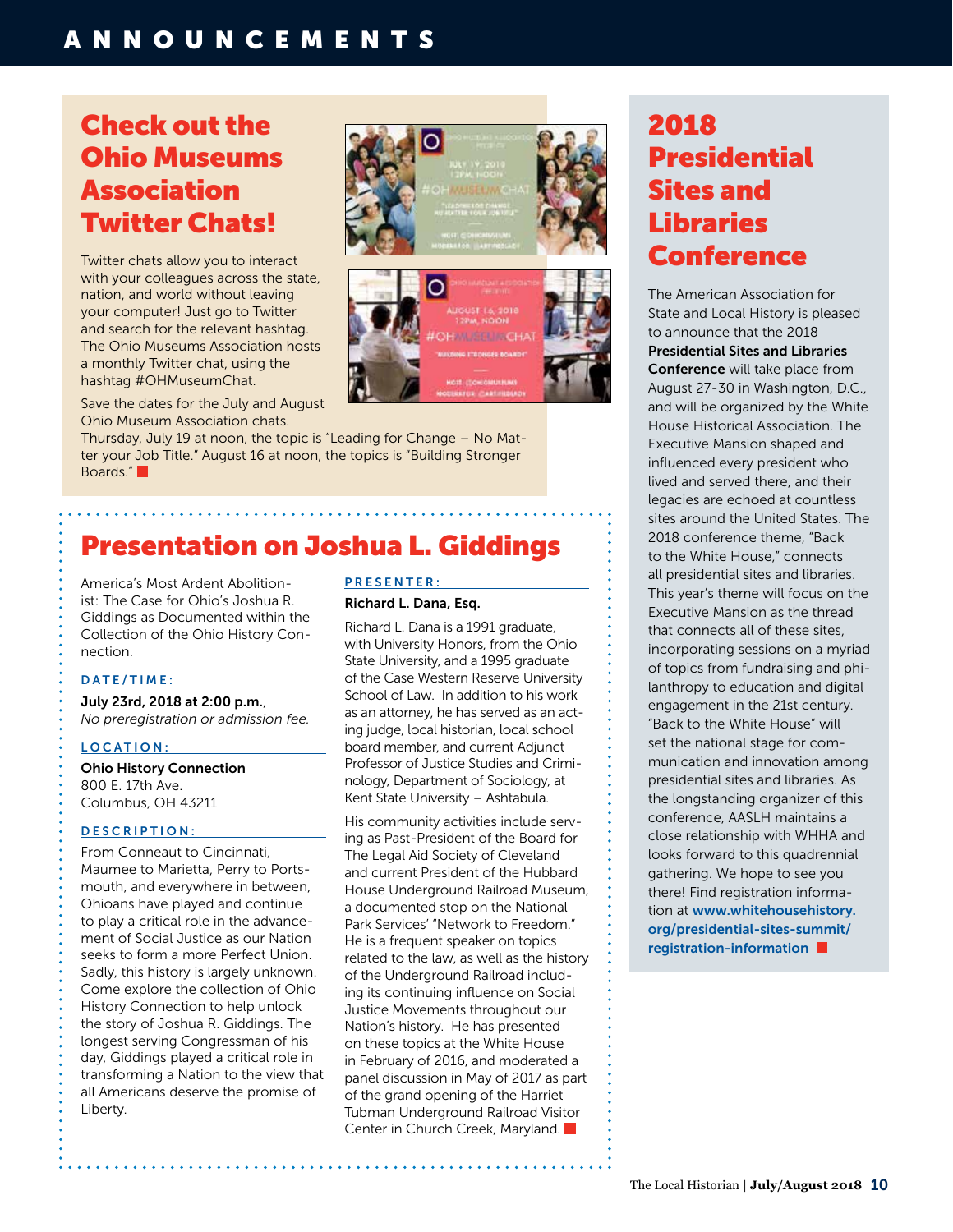# Hopewell Ceremonial Earthworks World Heritage Nomination News

*Jennifer Aultman, World Heritage Project Coordinator, Ohio History Connection*

Ohio sites have moved one step closer to World Heritage! On May 25, 2018, the U.S. Department of the Interior formally authorized Ohio's Hopewell Ceremonial Earthworks as the United States' next nomination to be prepared for World Heritage List consideration by the World Heritage Committee.

The World Heritage List recognizes cultural and natural sites of global importance such as the Taj Mahal, the Great Wall of China and the Statue of Liberty. An international treaty signed by 193 countries including the United States establishes the list.

The Hopewell Ceremonial Earthworks nomination includes 2,000 year old American Indian earthworks sites in central and southern Ohio: Newark Earthworks' Octagon and Great Circle in Licking County, and Fort Ancient in Warren County (Ohio History Connection sites); Seip Earthworks, Mound City, Hopeton Earthworks, High Bank Works and Hopewell Mound Group sites at Hopewell Culture National Historical Park in Ross County (National Park Service Sites). If successful, they would collectively be the first World Heritage site in Ohio. There are 23 such sites in the United States and 1073 across the globe. As the World Heritage Ohio steering committee, a group of Ohioans has been working toward inscription of the Hopewell Ceremonial Earthworks nomination for more than 10 years.

The UNESCO World Heritage Committee votes each summer on new additions to the list. It is anticipated that the earliest the Ohio nomination could be considered for World Heritage status is summer 2021. The World Heritage Ohio team is looking forward to sharing further updates as the nomination progresses!





*Courtesy of Tim Black*



*Image Courtesy of Tom Engberg/NPS.*



The Local Historian | **July/August 2018** 11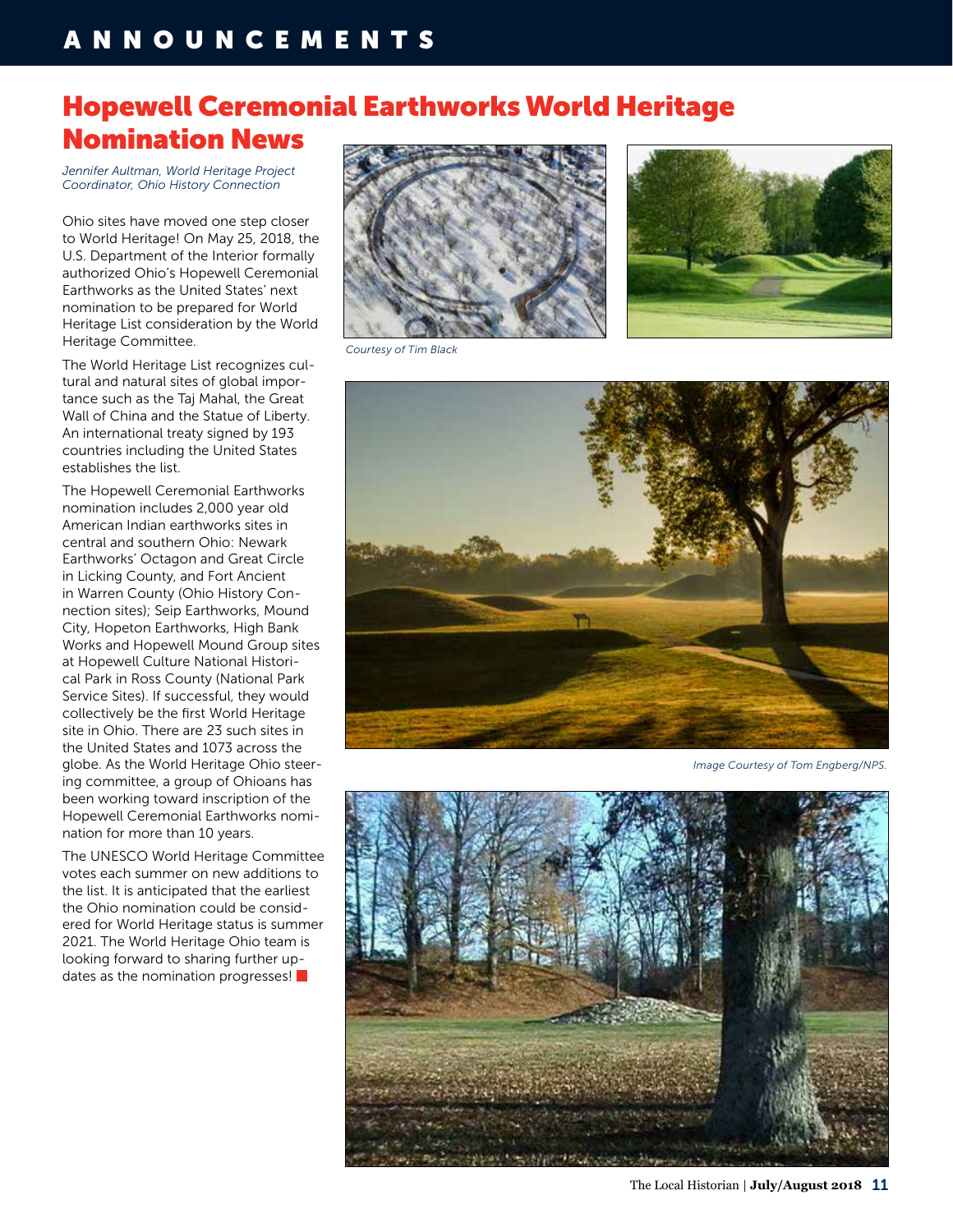# The Inclusive History Museum

Thanks to an IMLS National Leadership Grant, the Naperville Heritage Society (Naperville, Illinois) is spearheading multiple-phases of research on the inclusive history museum.

*We are thrilled to help them out by spreading the word so that your organization, and our field, can benefit from this important work. Additionally, AASLH will be the repository for this benchmark data, benefiting the field in the future.*

Please help by taking the Inclusive History Organizational Practice Benchmarking Survey so that we, as a field, can benchmark the 2019 state of inclusive practice. Before you begin the survey:

- *•It will require about 20 minutes; please block out that time*
- *•You can [download a copy of the survey in](https://aaslh.site-ym.com/link.asp?e=betsy.hedler@gmail.com&job=3375412&ymlink=246075066&finalurl=http%3A%2F%2Fwww%2Ewilkeningconsulting%2Ecom%2Fuploads%2F8%2F6%2F3%2F2%2F86329422%2F2018%5Finclusive%5Fhistory%5Forganizational%5Fpractice%5Fsurvey%2Epdf)  [advance](https://aaslh.site-ym.com/link.asp?e=betsy.hedler@gmail.com&job=3375412&ymlink=246075066&finalurl=http%3A%2F%2Fwww%2Ewilkeningconsulting%2Ecom%2Fuploads%2F8%2F6%2F3%2F2%2F86329422%2F2018%5Finclusive%5Fhistory%5Forganizational%5Fpractice%5Fsurvey%2Epdf), which may speed up the process by allowing you to track down any answers you don't have at your fingertips*

#### [Click here to begin the Inclusive History](https://aaslh.site-ym.com/link.asp?e=betsy.hedler@gmail.com&job=3375412&ymlink=246075066&finalurl=https%3A%2F%2Fwww%2Esurveygizmo%2Ecom%2Fs3%2F4296345%2FInclusive%2Dhistory%2Dorganizational%2Dpractice%2D2018)  [Organizational Practice Benchmarking Survey](https://aaslh.site-ym.com/link.asp?e=betsy.hedler@gmail.com&job=3375412&ymlink=246075066&finalurl=https%3A%2F%2Fwww%2Esurveygizmo%2Ecom%2Fs3%2F4296345%2FInclusive%2Dhistory%2Dorganizational%2Dpractice%2D2018)

#### Free Research Opportunity: Audiences and Inclusive

History. This is an additional, second survey, for your visitors, that will give you insight into how they may respond to the inclusion of different viewpoints, new interpretations of history, and the presentation of a more inclusive history of your community or site. The survey will include:

- *History and its relevance*
- *Meaning making in history museums and historic sites*
- *Trust and history organizations*
- *Presentation of multiple viewpoints*
- *Questions of neutrality or taking a stand*
- *Revisionist history, and what that means*

 History organizations that are selected to participate in this additional research opportunity agree to send out an email blast to their contact list (as well as any other methods they choose) in September 2018. Each participating organization will receive their confidential results in late fall/early winter and will have an opportunity to discuss those results directly with Susie Wilkening, the researcher for this project.

To volunteer to participate in this research, please complete the Inclusive History Organizational Practice Benchmarking Survey, and indicate your interest at the end of the survey.

 The overall results from all phases of research will be shared with the field beginning in 2019. If you have any questions about this work, please contact Susie Wilkening at [susie@wilkeningconsulting.com](mailto:susie@wilkeningconsulting.com).

# Upcoming Workshops from the Conservation Center for Art & Historic Artifacts (CCAHA)

### Workshop V: Preservation Planning and Environmental Management

A Preservation Plan is an essential document that helps an institution carefully chart a 5-10 year course for the

preservation of collections artifacts. Without planning, it can be nearly impossible to effectively budget staff time and resources for collections care.

In this workshop, participants will receive guidance on how to create a Preservation Plan. Participants will study sample Plans and practice establishing goals, objectives, and strategies to develop an effective Plan.

The speaker will discuss how to sustain appropriate environments for long-term preservation and explain the impact of temperature, relative humidity, light, mold, and housekeeping on collections.

- Thursday, July 19 at University of Pikeville Allara Library, Pikeville, KY
- Monday, July 23 at West Virginia University Downtown Library, Morgantown, WV

### Workshop VI: Emergency Planning and Preparedness

Thoughtful preparation for an emergency or disaster is crucial to safeguarding collections. The creation of an Emergency Preparedness and Response Plan is vital to the survival of an institution's artifacts.

In this workshop, participants will learn about tools for developing an Emergency Response and Preparedness Plan and the basics of collections salvage. There will be an opportunity to practice hands-on salvage procedures by rescuing a variety of materials from water.

Participants will learn how to train their staff and fellow employees to ensure that in the event of an emergency, the Emergency Response and Preparedness Plan is efficiently and effectively followed.

- Friday, July 20 at University of Pikeville Allara Library, Pikeville, KY
- Tuesday, July 24 at West Virginia University Downtown Library, Morgantown, WV

Speaker: Dyani Feige, Director of Preservation Services, CCAHA Fees: \$30 per day, or \$50 for both workshops Time: 9:00am - 4:30pm

[Click here to register for the Kentucky programs.](http://r20.rs6.net/tn.jsp?f=001pr3s_a77oA36OpiZvloJits9LCaVXmDJvmBtJiHL8V7PHt16Pbe3K52oEmYzjdTwx42uzCMRYh2STBy3C-Ps4OcoWyKgO5XEi4wOB-y8NxrsUzBxr05xw7mtoHJ1SAuS43qVC7MSSooMTdjBOeUH8ZALHCNOLaoNpk--LwSJiRB_4VJsr5AGx4CxGnLxrWlmJ7xssK307x4=&c=m_DGiy6Fw3Wza2XNHK1Fp8BOM18vEHiPKFbRS2P6WBxzd5AGyWviBg==&ch=Ei69Lu3H_p4uaVbAMFchcBDcRpVUlRsB42ISWe3yZ6KJapdfnFgYaA==) [Click here to register for the West Virginia programs](http://r20.rs6.net/tn.jsp?f=001pr3s_a77oA36OpiZvloJits9LCaVXmDJvmBtJiHL8V7PHt16Pbe3K52oEmYzjdTw3d_EExdiluTCtL2XVD45FMTFcg3DW0OWSOuz8iNjfsDpd94rs3s58GMJlZBQE0sCgz9lUZZYbOEZp2ZdvD3L1lLUR0MFq6IOv8N5GzKLxurEiM1-QEuivrE85QN5byvbciqCxaJN6tg=&c=m_DGiy6Fw3Wza2XNHK1Fp8BOM18vEHiPKFbRS2P6WBxzd5AGyWviBg==&ch=Ei69Lu3H_p4uaVbAMFchcBDcRpVUlRsB42ISWe3yZ6KJapdfnFgYaA==).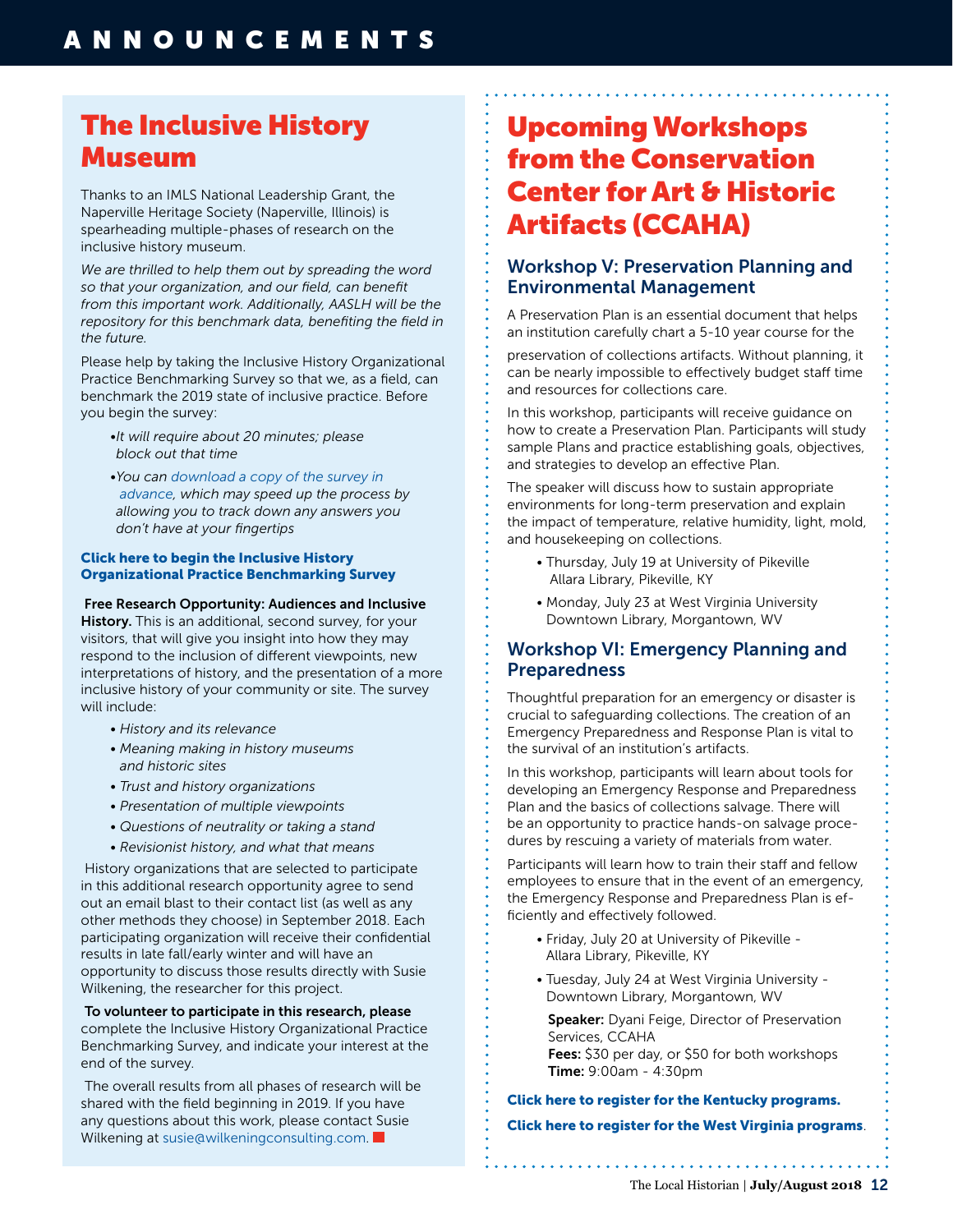# Annual CONTENTdm Users Group Meeting

We're looking forward to seeing you on Wednesday and Thursday, August 1-2, 2018, in Columbus, Ohio, for #CD-MUG2018, the [annual CONTENTdm Users Group meeting](https://sites.google.com/view/cdmug2018) at the gorgeous [Columbus Metropolitan Library](https://www.columbuslibrary.org/buildings/main-library).

### Registration:

OCLC's generous sponsorship makes it possible for this conference to be free to all CONTENTdm users. Attendance is capped at 100, so register now at <https://sites.google.com/view/cdmug2018/registration>.

### Keynote: Digital Library Service Innovations in an Age of Skepticism.

Karen Estlund, associate dean for Technology and Digital Strategies for Penn State Libraries. Estlund will review innovative and emerging practices in digital libraries in the context of this skepticism. Implications on the relationship with notions of linked data, bias in description, block-chain, and universal design will be discussed. The role of community, membership organizations, and partnerships may both support and challenge our structural information systems, in terms of collections, metadata, systems, and standards for interoperability. In this, digital library services have the power to address the gap in trust and to foster dialogue.

### Workshop: IIIF & CONTENTdm Customization Workshop

The International Image Interoperability Framework (IIIF), is an industry standard that is unleashing the ability for digital collections to be shared for research in innovative ways. Your OCLC CONTENTdm site includes IIIF Image and Presentation APIs so you can take advantage of new viewers and visualizations of your unique content or build one yourself! Come to this workshop to learn about IIIF and the impact it can have for your digital collections,

and learn about the new customization framework for CONTENTdm, then take a deep dive trying out IIIF in real time! Bring your laptop and work through adding a timeline exhibit to a CONTENTdm site (provided to you for the workshop) with guidance from Dave Collins, lead software architect for CONTENTdm, Jeff Mixter, software engineer in OCLC Research, and Shane Huddleston, the CONTENTdm Product Manager. 30 minute lecture/120 minute hands-on workshop.

The program is filling up with exciting [presentations](https://sites.google.com/view/cdmug2018/program), such as Creating a Digital Hub with CONTENTdm, Crowdsourced Transcription, Care and Handling During Scanning, Customizing your Responsive Site, Case Studies in Preserving Master Files, Preparing Metadata for the DPLA, (Re)Selecting CONTENTdm for an Institutional Repository, Spinning the Tires on the Revs Digital Library, Using Canva to Customize Collection Landing Pages, Using Wikibase to Manage Linked Data for Digital Collections, and more.

Venue: The Columbus Metropolitan Library's Main Library is located in downtown. The Metro Library system has been named in the top 4 US library systems numerous times, won Library of the Year in 2010, and is one of the most used library systems in the country. The Main reopened after extensive renovation in 2016. All meeting rooms include robust wifi, and modern A/V. The back patio of the library (lunch spot!) backs up to the [Topiary Park,](http://www.topiarypark.org/) a living sculptural interpretation of Georges Seurat's painting, A Sunday Afternoon on the Isle of La Grand Jatte.

Lodging: CDMUG2018 has reserved a room block at the [Renaissance Columbus Downtown Hotel.](http://renaissance-hotels.marriott.com/renaissance-columbus-downtown-hotel/) See the [lodging](https://sites.google.com/view/cdmug2018/lodgingtravel)  [page](https://sites.google.com/view/cdmug2018/lodgingtravel) for more.

More meeting details will appear as they develop at the meeting website: [https://sites.google.com/view/cd](https://sites.google.com/view/cdmug2018/)[mug2018/](https://sites.google.com/view/cdmug2018/)

# Free Webinars from Museum Services at the Texas Historical Commission

### Website Redos

July 25, 2018 11 a.m. – noon Eastern / 10-11 a.m. Central

#### Register:

#### [attendee.gotowebinar.com/register/2984070550234658817](https://attendee.gotowebinar.com/register/2984070550234658817)

Is your website outdated? Wondering how to give it a facelift? Texas Historical Commission's webmaster Jared Porter will share some tips and answer your questions about updating your website.

### Better Safe than Sorry: Understanding Hazards Found in Collections

### August 21, 2018

11 a.m. – noon Eastern / 10-11 a.m. Central

Register: [attendee.gotowebinar.com/register/7790787941526052611](https://attendee.gotowebinar.com/register/7790787941526052611) 

Museum collections are filled with ordinary objects that contain health and safety hazards for museum staff and volunteers. During this webinar, we will explore how you can identify these objects and work safely around them.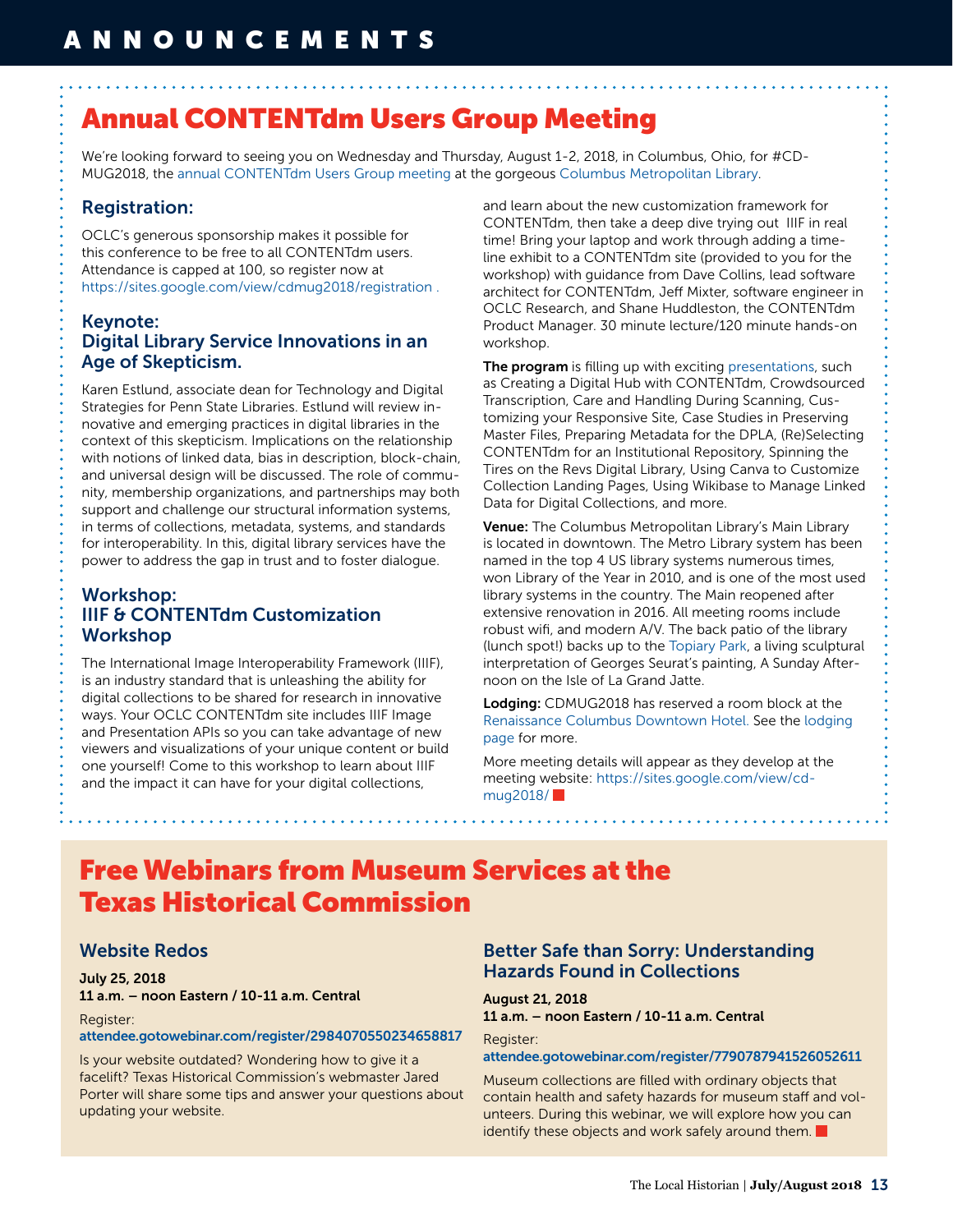# ANNOUNCEMENTS





# History Fund Grant Application Now Available!

Since March 2013, the History Fund grant program of the Ohio History Connection has made \$598,000 in grants to 63 organizations across Ohio. The History Fund invites you to join this distinguished group! Apply for History Fund grant at [www.ohiohistory.org/historyfund.](http://www.ohiohistory.org/historyfund)

#### The application deadline is September 5, 2018 (by 11:59 pm).

The History Fund application for the 2017-2018 grant cycle mirrors application forms from previous years, but contains a few tweaks in response to comments from last year's applicants. This year, we clarified wording on a few of the questions in the narrative section of the application - that's it!

Also note that the "How To" History Fund webinars, once found on the History Fund's website, may have been off line as of June 25 because the Ohio History Connection changed webinar provider service. We will attempt to re-post the webinars in the new format as quickly as possible.

The Ohio History Connection will announce grant recipients at the

annual advocacy event Statehood Day, scheduled February 27, 2019. Between the application deadline of September 5, 2018 and February 2019, History Fund grant projects undergo a rigorous review involving subject area experts at the Ohio History Connection and a panel of outside experts, who make the final grant recommendations. Local History Services contacts applicants regarding the final status of the applications in February, in advance of the public announcement at Statehood Day.

This spring, the History Fund presented grant-writing workshops at the Region 4 meetings, as well as at annual conference of the Ohio Museums Association and at a meeting of the Westlake Historical Society, near Cleveland. At each, we emphasized that if would be applicants have questions they should call or write. We're here to help!

For more information, contact Andy Verhoff, Ohio History Fund grant coordinator, 614.297.2341 or [averhoff@](mailto:averhoff@ohiohistory.org) [ohiohistory.org](mailto:averhoff@ohiohistory.org), or visit the History Fund's website. Good luck!

### **GENEALOGY** WORKSHOP:

# Little Cities of Black Diamonds

August 18 10:30 a.m.–12:30 p.m. *Ohio History Center* 

Were your ancestors coal miners from 1870–1920? Join experts Cheryl Blosser and John Winnenberg as they discuss the stories of coal miners in Ohio. You'll learn how these men and women and their families from many different nationalities built the small towns and rural townships of southern Perry, northern Athens, and eastern Hocking Counties. Discover the resources at the Ohio History Center that will help your genealogy research.

*\$20/Adult; \$15/Ohio History Connection/FCGHS member.*

*Advance registration required.*

To register or for more information

Visit: *www[.ohiohistory.org/genealogy](https://www.ohiohistory.org/learn/archives-library/archiveslibrary-services/genealogy-workshops)* Email: *[reservations@ohiohistory.org](mailto:reservations@ohiohistory.org)*  Call:

*800.686.1541 • 614.297.2663*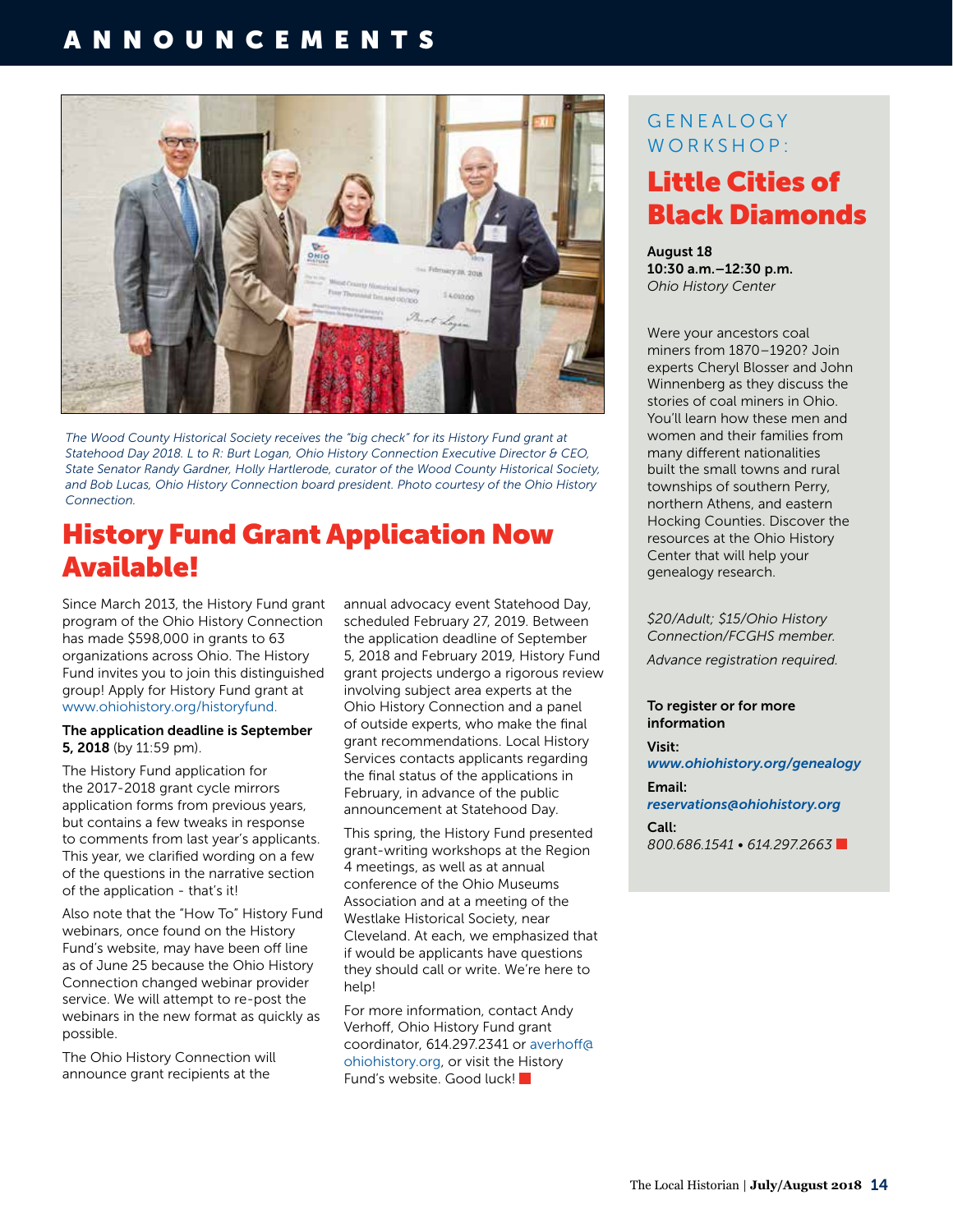# NEWS FROM THE REGIONS

### Region 1

Allen, Defiance, Fulton, Hancock, Hardin, Henry, Lucas, Putnam, Van Wert, Williams, and Wood Counties

The **Henry County Historical Society** held a Strawberry Festival June 10. Sandwiches, chips, coleslaw, strawberry shortcake and ice cream were served for a free will donation. At 1 pm that day, their Log Cabin was rededicated as the "Nathaniel Harman Log Home."

## Region 2

Ashland, Crawford, Erie, Huron, Marion, Morrow, Ottawa, Richland, Sandusky, Seneca, and Wyandot Counties

The **Hayes Presidential Library & Museums** was highlighted in the email newsletter of the Center for the Future of Museums for programming they developed related to the "Jacob Riis: How the Other Half Lives," travelling exhibit they are hosting. The Hayes Presidential Library & Museums worked with WSOS and the Sandusky County Department of Job and Family Services to develop a companion exhibit, "The Other Half is Us: Ohio, Then and Now," which looks at historic and present day poverty in their community. The exhibit closed May 25, 2018.

## Region 3

Cuyahoga, Lake, Lorain, Medina, and Summit Counties

## Region 4

Ashtabula, Geauga, Mahoning, Portage, and Trumbull Counties

The **Mahoning Valley Historical Society** recently opened a new exhibit, "Mid Century Modern in the Mahoning Valley." The exhibit highlights a 1948 new old stock Youngstown Kitchens set acquired in 2016 and a collection of merchandise from the Plakie Toy Company.

# Region 5

Carroll, Columbiana, Harrison, Holmes, Jefferson, Stark, Tuscarawas, and Wayne Counties

The **North Canton Heritage Society** hosted heritage walk on Saturday, April 21. Participants enjoyed walking exploration of the community's unique history. The event was organized in collaboration with Walsh University students through the service learning program. Over 60 people attended from all over Northeast Ohio, some travelling from Youngstown and Chagrin Falls.



The **Dennison Railroad Depot Museum** recently completed a new 5-year Strategic Plan and is focusing on their last section to complete the StEPS program. They are currently working with community leaders and local elected officials to explore an expansion of the Depot's excursion corridor from Dennison into New Philadelphia and Dover. This would connect local historic sites such as Historic Schoenbrunn Village and Warthers to the Dennison Depot by train rides.

**Historic Schoenbrunn Village** has completed a 5-year Strategic Plan that will focus on the site's 250th Anniversary in 2022. The site is only moving into the second phase of a new interpretive plan for the Village that will add the Native American voice to interpretation and exhibits.

The **Uhrichsville Clay Museum** had a community open house at its new downtown site in May to celebrate its transition into the Museum of Clay Industry and Folk Art. Guests were treated to the tours, updated plans, and models of the new museum. The second phase of fundraising was kicked off as the museum enters the community fundraising stage. The two-story museum will house the history of Uhrichsville as the Clay Capital of the World and house collections storage for both the Dennison Depot and Clay Museum historical collection.

# Region 6

Delaware, Fairfield, Fayette, Franklin, Knox, Licking, Madison, Perry, Pickaway, and Union Counties

The **New Albany-Plain Township Historical Society** launched a new event, Living History: New Albany in the 1860s. Held at the Ealy House on May 19, the event featured a Civil War camp re-enactment by the 76th Regiment OVI. Over 1,000 people from the New Albany and Plain Township area attended the event, which was sponsored by REMAX Town Center/Ron Kendle and Eagles Pizza/Dennis Keesee.

# Region 7

Auglaize, Champaign, Clark, Darke, Greene, Logan, Mercer, Miami, Montgomery, Preble, and Shelby Counties

In 2017 the **Bradford Ohio Railroad Museum** finished a four-year project to do a complete interpretation of the museum's artifact collection and tell the story of the area railroad from 1855 to 1985. The museum worked with Exhibit Concepts to develop a plan and secure state funds and private donations to transform a former bank building into a new exhibit hall. The highly interactive exhibit is full of sights and sounds and fulfills Ohio K-12 standards. At the April 2018 Ohio Museum Association Conference in Dayton, the museum was presented with an award for Best Exhibition for museums with an operating under \$500,000.

A new air condition system has been installed in the **Shelby County Historical Society**'s Ross Center. Emerson donated the air conditioning unit, and Lochard Inc. donated the indoor coils and supplies needed to install the unit and keep it running. Lochard Inc. handled the 3-day installation of the unit.

The **Logan County Historical Society** celebrated Logan County's 200th anniversary with a special open house on Sunday, April 15, 2018. The open house featured a new exhibit, "200 Artifacts & 200 Photographs of Logan County History."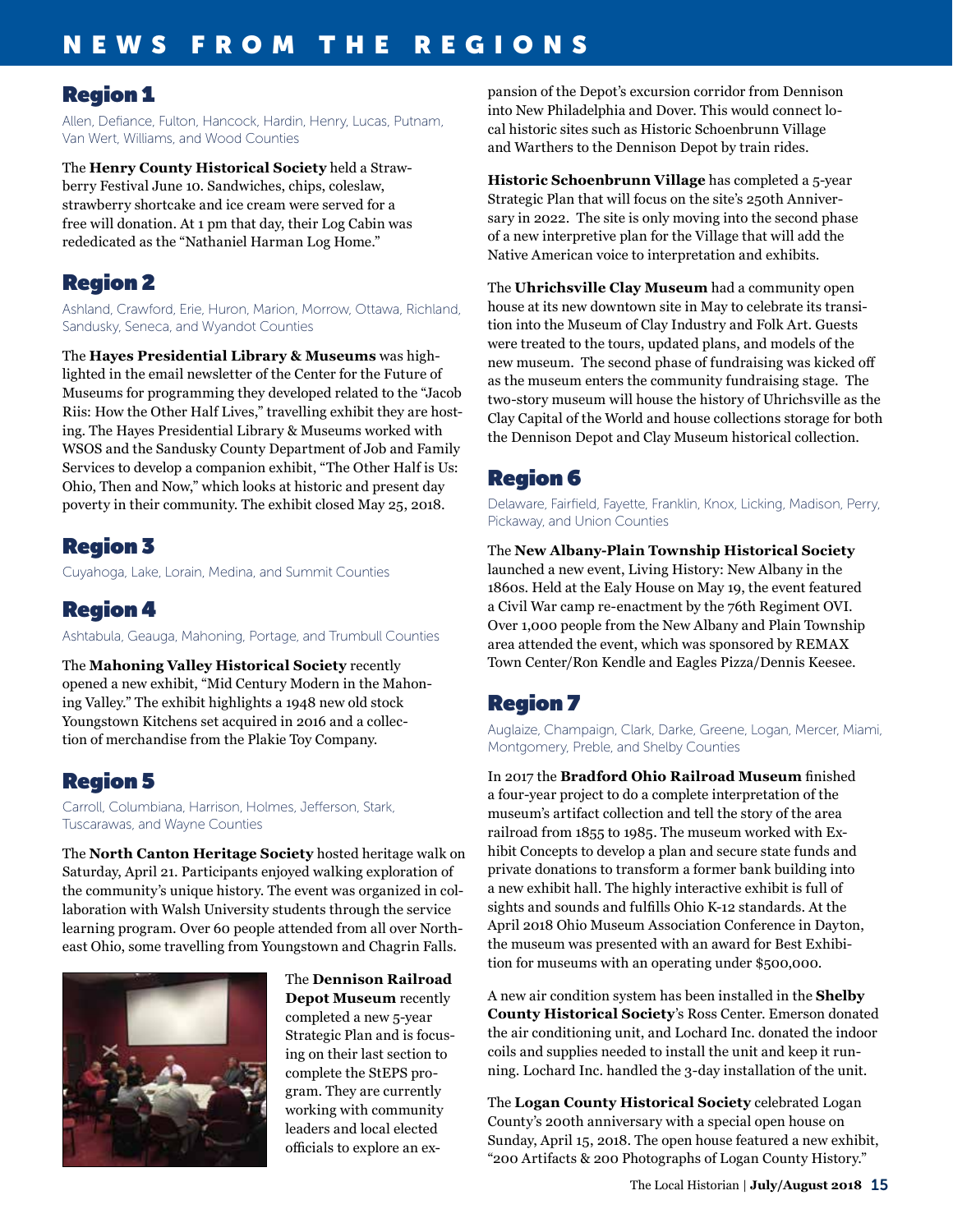### Region 8

Adams, Brown, Butler, Clermont, Clinton, Hamilton, Highland, and Warren Counties

### Region 9

Athens, Gallia, Hocking, Jackson, Lawrence, Meigs, Pike, Ross, Scioto, and Vinton Counties

Organized by the **Southeast Ohio History Center**, "The Athens Asylum: 150 Years of a Healing Landscape" exhibit is the centerpiece of the nine-month commemoration of the 150th anniversary of the Athens Asylum. The exhibit focuses on how healing, both medical and personal, was defined at the Athens Asylum in the past, and how the Athens community can bring healing to the Asylum landscape today. The exhibit will be open through January 15, 2019.

The **Ross County Historical Society** hosted its 2nd annual Archaeology Day on Saturday, April 21, 2018. The event featured more than 20 displays by members of the Mound City Chapter of the Archaeological Society of Ohio.

### Region 10

Belmont, Coshocton, Guernsey, Monroe, Morgan, Muskingum, Noble, and Washington Counties

The **Noble County Historical Society** held its Annual Meeting on Thursday, June 7, 2018 at The Barn on The Ball-Caldwell Homestead. Trustee Roger Pickenpaugh introduced the first speaker, Gary Williams. Mr. Williams presented a program on Johnny Appleseed and his half-brother Parley Chapman.

Following this program Cathie Neuhart, past chairman of the Soakum Festival introduced Steve Ball, a Columbus, Ohio musician and historian. Mr. Ball presented a program on the life and music of American Composer Stephen Foster. With the largest attendance in several years there were guests from Senecaville, Caldwell, Cambridge, Zanesville, Lower Salem, Winterville, Marietta, Fleming, and Dexter City in Ohio. Attendance included visitors from Utah and North Carolina.

#### In 100 words or less, do you have outstanding news to share about your organization?

Please email it to your regional representative for the next issue of *The Local Historian*.

Contact information for the representatives in your region is on page 2 of this issue. Of course, you are welcome to forward your news directly to the editor of *The Local Historian* at bhedle[r@ohiohistory.org.](mailto:arohmiller%40ohiohistory.org?subject=) Rather than serving as a calendar of events, items for "News from the Regions" are chosen to inspire, connect, and educate the Alliance's members all over Ohio and celebrate notable and imitation-worthy accomplishments of Alliance members.

# *People in the News*

On May 24, Kelli Kling was selected by the Wood County Commissioners to serve as Director of the Wood County Historical Center & Museum in Bowling Green, Ohio. Kling has been at the Museum for 15 years as the Marketing & Events Coordinator, and expects the transition to be rather smooth. "The museum staff strives to be innovators in the history field," she said. "We are all looking forward to the opportunities that lie ahead." Kling, originally from Kettering, Ohio, is a graduate of Bowling State University with a Bachelor of Arts in Telecommunications degree and a Master of Education degree. She also serves on the Executive Board for the Bowling Green Convention & Visitors Bureau. Dana Nemeth, the previous Director, resigned in order to accept a position as Reference Archivist at the Browne Popular Culture Library at Bowling Green State University.

Becky Hill has retired as head librarian at the Hayes Presidential Library & Museums. During her 34-year tenure as head librarian, Hill worked to make the Library's collections more accessible to researchers of all types. She created HPLM's Ohio Obituary Index, which went online in 2000 and has been named by Family Tree Magazine as one of its 75 Best Websites for U.S. State Genealogy Research. Hill will remain with HPLM as a part-time employee.

The McKinley National Birthplace Memorial Museum is pleased to welcome their new Museum Director, Amber Farris. Amber came to the museum from the American Studies graduate program at Youngstown State University. Most recently she was a Graduate Assistant at The Youngstown Historical Center of Industry and Labor. Her undergraduate degree is in art history from Youngstown State University during which time she served as an intern at The Butler Institute of American Art. Amber looks forward to bringing her unique perspective and abilities to The McKinley while helping to connect newer generations of museum patrons to our shared history.  $\blacksquare$ 

# On the Web History Myths Debunked

*<https://historymyths.wordpress.com/>*

We've all heard them: the things docents say to explain some oddity in the furniture or architecture of a historic house, or to highlight how life was different in earlier times. As responsible local historians, we've all wondered whether it's true that frontier women often burned to death because their skirts caught fire, that you needed two teeth that met in order to join the Army, that beds were shorter because people were shorter, or any number of other claims. This website devotes itself to checking out these stories and trying to determine how true they are. Some turn out to be largely true; others, not so much. There are about 144 posts checking these historical myths, and more are added at the rate of about one per month.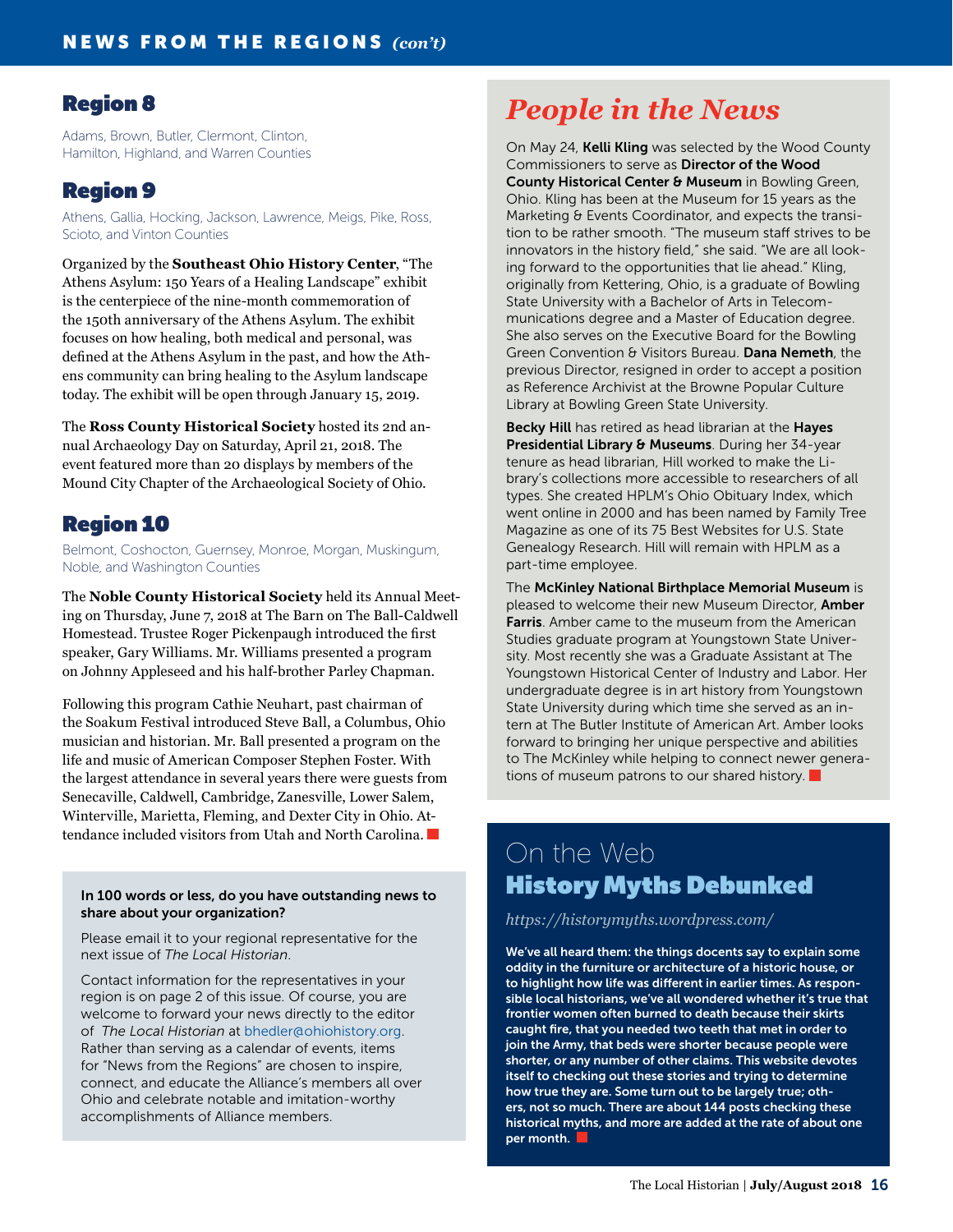# MEMBERS

#### Joined or renewed between April 21, 2018 and June 6, 2018

### Welcome New Members

INDIVIDUALS

Andrew P. Ahlers, *Columbus* Thomas Jones, *New Braunfels, TX*

#### **ORGANIZATIONS**

Lockbourne Heritage Society, *Lockbourne*

### Thank You Renewing Members

#### INDIVIDUALS

Todd McCormick, *Bellefontaine*

#### **ORGANIZATIONS**

103rd OVI Memorial Foundation, *Sheffield Lake*

Akron Summit County Public Library, *Akron*

Barnes-Deinzer Seneca County Museum Foundation, Inc, *Tiffin* Butler County Historical Society, *Hamilton*

Cincinnati Observatory Center, *Cincinnati*

Clark County Historical Society, *Springfield*

Clinton County History Center, *Wilmington*

Columbus Historical Society, *Columbus*

Columbus Jewish Historical Society, *Columbus*

Cuyahoga Community College West Campus, *Parma*

Fairfield Heritage Association, *Lancaster*

Fulton County Historical Society, *Wauseon*

Galion Historical Society Inc, *Galion*

Hardin County Historical Museums, *Kenton*

Harveysburg Community Historical Society, *Harveysburg* Hocking County Historical

Society, *Logan*

Holmes County Historical Society, *Millersburg*

Logan County Historical Society, *Bellefontaine*

Madison Historical Society, *Madison*

Maritime Museum of Sandusky, *Sandusky* Muskingum County History,

*Zanesville*

New London Area Historical Society, *New London* Ohio Genealogical Society,

*Bellville* Peninsula Library, *Peninsula*

Pickaway County African American Heritage Association, *Circleville*

Plain Township Historical Society, *Canton*

Reynoldsburg Truro Historical Society, *Reynoldsburg*

Robbins Hunter Museum/Avery Downer House, *Granville*

Springboro Area Historical Society, *Springboro*

Sutliff Museum, *Warren*

The Dawes Arboretum, *Newark* Toledo History Museum, Inc, *Toledo*

Underground Railroad Museum, *Flushing*

Urichsville Clay Museum, *Dennison*

Wadsworth Area Historical Society, *Wadsworth*

Western Reserve Historical Society, *Cleveland*

Whitehall Historical Society, *Gahanna*

Willoughby Historical Society, *Willoughby*

# CALENDAR

#### JULY 19:

Ohio Museums Association Twitter chat. For more information, see page 10.

Workshop: Preservation Planning and Environment Management in Pikeville, KY. For more information, see page 12.

#### JULY 20:

Workshop: Emergency Planning and Preparedness in Pikeville, KY. For more information, see page 12.

#### JULY 23:

Workshop: Preservation Planning and Environment Management in Morgantown, WV. For more information, see page 12.

#### JULY 24:

Workshop: Emergency Planning and Preparedness in Morgantown, WV. For more information, see page 12.

#### JULY 25:

Webinar: Website Redos. For more information, see page 13.

#### AUGUST 1-2:

Annual CONTENTdm Users Group Meeting. For more information, see page 13.

#### AUGUST 16:

Ohio Museums Association Twitter chat. For more information, see page 10.

#### AUGUST 18:

Genealogy Workshop: Little Cities of Black Diamonds. For more information, see page 14.

#### AUGUST 21:

Webinar: Better Safe than Sorry: Understanding Hazards Found in Collections. For more information, see page 13.

#### AUGUST 27-30:

Presidential Sites and Libraries Conference. For more information, see page 10.

#### SEPTEMBER 5:

History Fund grant applications due! For more information, see page 14.